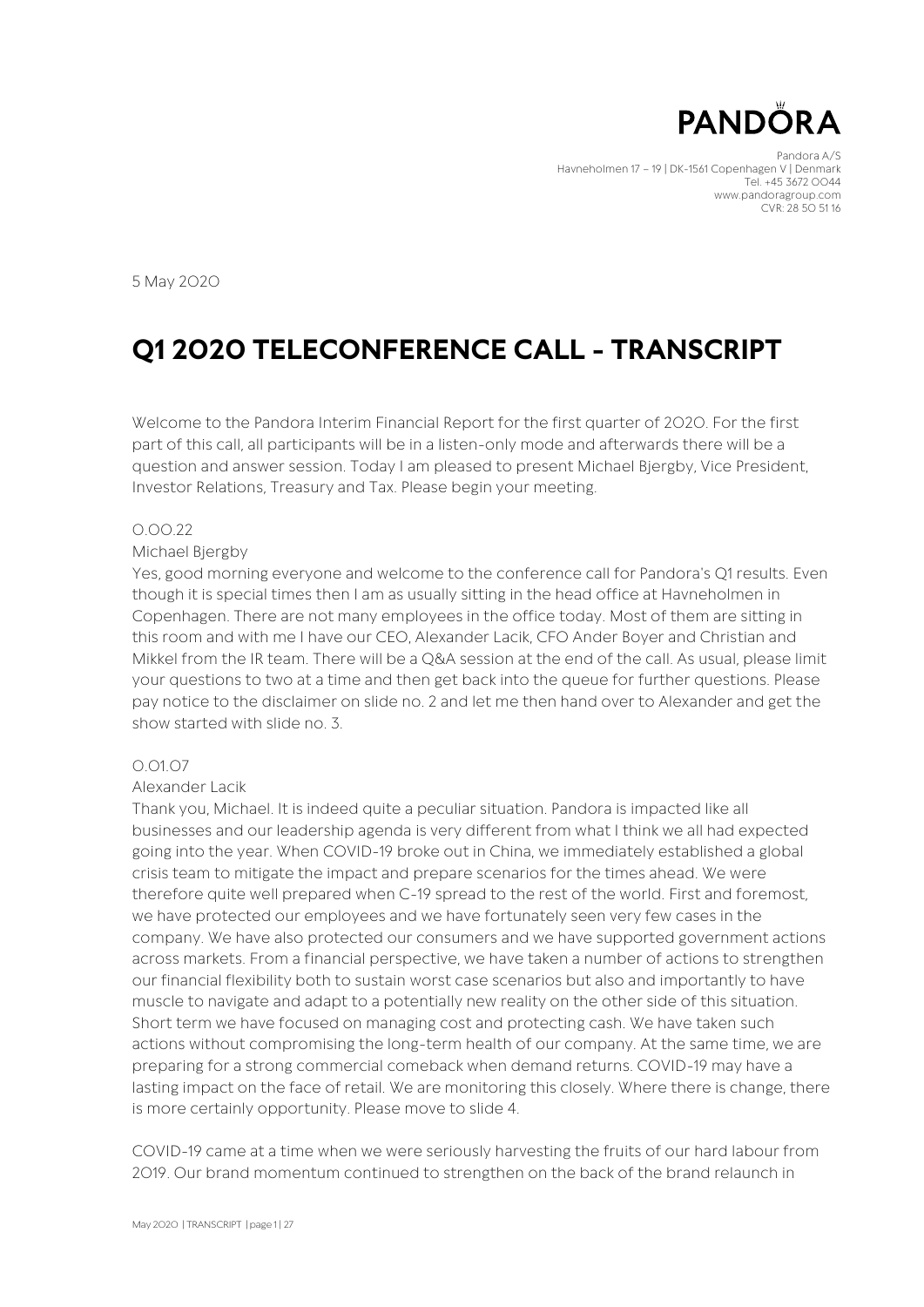August and the performance in January and February was better than what we had expected. Organic growth was positive and charms and bracelets had positive revenue growth. These are key milestones for our turnaround and tell us that Programme NOW is working. Most of our stores around the globe have been closed over the past months. So our revenue today is needless to say seriously impacted. At the same time, the online business is firing on all cylinders and this is a resilient channel that we can continue to push very hard. Please jump to slide 6.

On the chart to the left you can see the positive organic growth of 1%. Note that this was in a period where China was significantly down. We provide organic growth numbers due to the definition issues with like-for-like but the picture is exactly the same when you look at sell-out. In January and February, group like-for-like was flat excluding China. We are supporting government actions around the globe and have closed more than 80% of our stores during the month of March. We have guaranteed eight weeks of base pay for store staff and yesterday, we announced that this will be extended by two weeks to 1 June. At the same time, we have decided that the top leaders, executive management and the board take a temporary salary cut of 20%. Production has remained unaffected. Business continuity plans are in place if a curfew should occur. Our franchise partners are important for us and we strive to stay in close contact with them. We are trying to consult and help them during this crisis to the best of our ability. But we are generally not providing any financial support. I will now hand over to Anders for some comments on stress tests financials on slide 7.

#### 0.04.54

### Anders Boyer

Thank you Alexander and good morning everyone. This slide number 7 and the following slide are two somewhat unusual slides but it is also two slides which are very important in a situation like this. So let me start out by saying that Pandora's financial starting point is strong and a simple stress test will show that Pandora can absorb around let us say 50% revenue decline before reaching break-even on profits and before we start to burn cash and that is a pretty privileged situation to be in for me and for the company and that is what we have tried to illustrate in a simplistic way to the left of slide number 7. Despite this strong starting point, we are of course taking serious action on cost and cash because we want to be prepared for the worst. So we have immediately reduced media spending as stores started to close in markets around the world and we are with success renegotiating rent agreements on offices and stores with many of our landlords and we are also applying for government relief programmes in many markets and on the cash side we have suspended our share buyback, we have reduced our CAPEX by around 40% and we are managing working capital tightly just to mention a few of our cash actions. And these are all necessary actions to protect the financials and the health of the company but these are also actions which strengthen our position when demand returns. So then let us go to the next slide with a few more details on the funding and how we have prepared ourselves for a stress test scenario on slide number 8.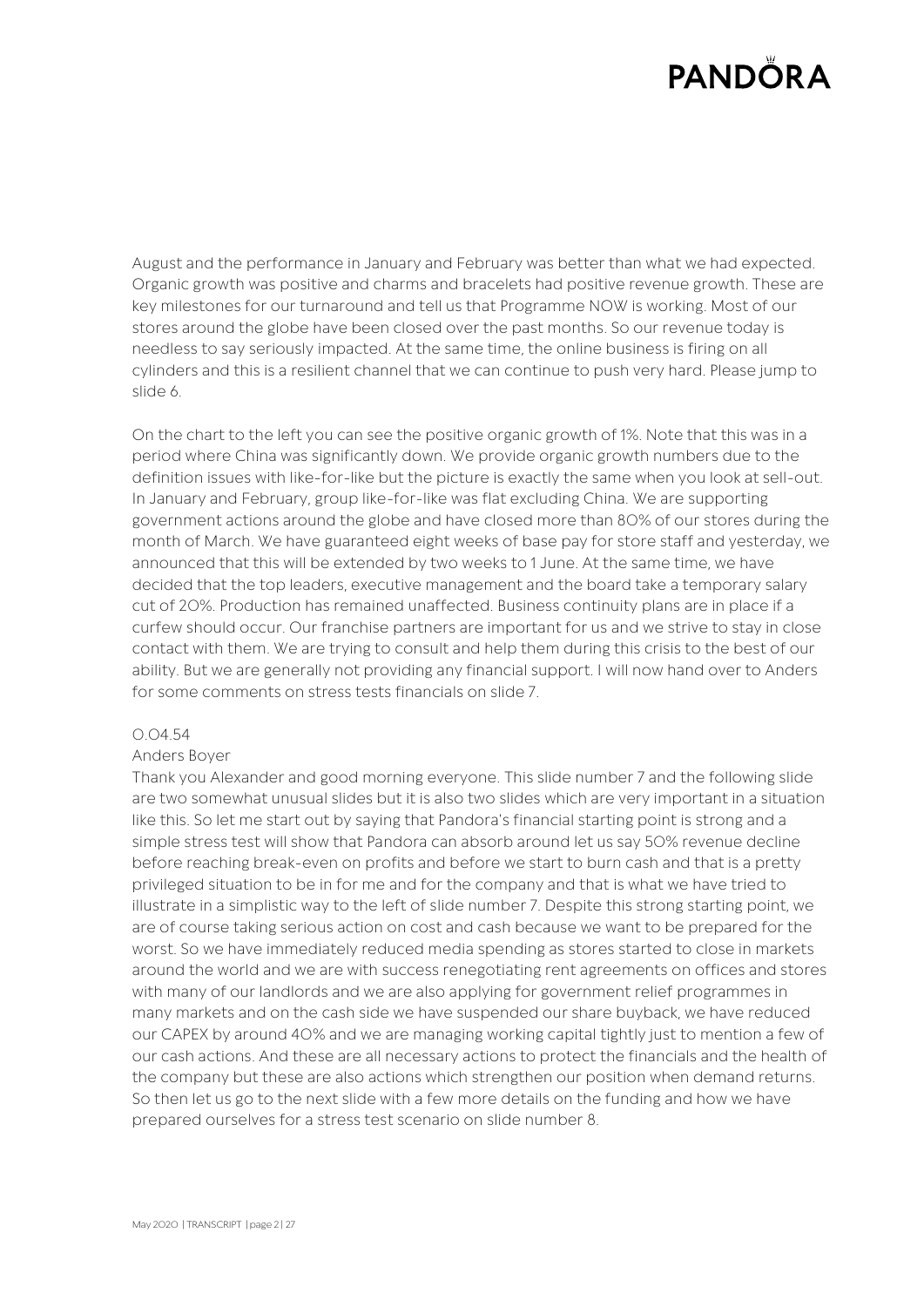We are in a highly uncertain environment and therefore we have decided to arrange funding or cash for a stress test scenario so we have decided that we want to pay that insurance premium to be ready if a worst case or a stress test as we have called it on this slide should happen because in an environment like we are in right now we need to work with different scenarios and different scenarios require a different amount of cash and different amounts of liquidity and with the funding package we are announcing today, we have enough cash even if all stores remain closed for the rest of the year and that is what we have illustrated to the right on this slide 8 and I will get back to that in a bit more detail in just a minute, but first I would like to walk you through our thinking about the different scenarios so in a base case, that is what we call scenario A in the pink box to the left here, we see a gradual opening of stores just like what we saw in Germany back in late April. And in this scenario, trading is improving slowly in the second quarter and further in the third quarter and leads to something that more or less is a normal fourth quarter. And in that scenario, despite being heavily hit in the second quarter and also in the third quarter, we would actually not need additional funding. However, if we are in a scenario B where store openings are dragging out, some markets mainly to close down again for a second time later on and the fourth quarter is significantly impacted either by some markets being closed down or simply because consumer demand is lower, then additional bank funding was required and to cover that scenario B, we have done three things. First of all, we have negotiated a waiver of our loan covenant and that covenant which by the way is our only bank funding covenant that has been raised to 4.25 net interest bearing debt/EBITDA. Secondly, we have extended one of our credit facilities by approximately 1 year to May 2022 and then thirdly we have established a DKK 3 billion Club Deal with our core relationship banks and that is guaranteed partly by the Danish State investment fund Vækstfonden. But in an absolute worst case scenario and that is scenario C where there is significant second virus outbreaks in the third quarter and the fourth quarter and the majority of stores are closing again like what we have seen during April, then the DKK 3 billion in additional bank funding would not be sufficient and to cover that scenario and to strengthen the capital structure during these challenging times, we decided to sell 8 million treasury shares as you saw announced this morning. So to summarise, when the sale of the treasury shares has been completed then we have secured enough liquidity even for the worst case scenario, scenario C, and thereby we also have the flexibility and the muscle to focus on a strong commercial comeback. So going back to the illustration on the right here, we have tried to illustrate the liquidity situation in the worst case scenario in a somewhat different way so assuming that closing the majority of the stores leads to a 70% revenue drop then we will be burning about DKK 1 billion in cash per quarter or DKK 3 billion for the last three quarters of the year plus restructuring costs and plus a bit additional funds being tied up in working capital because our working capital is still at a quite a low level and that would take us too close to the available committed facilities after the repayment of the DKK 3.4 billion loan facilities that expire by year-end but with the sale of the treasury shares, there is sufficient funding also in the worst case scenario and we will also have funding to sustain a continued material negative impact from the virus going into next year 2021. And with that I will hand back to Alexander and an update on Programme NOW.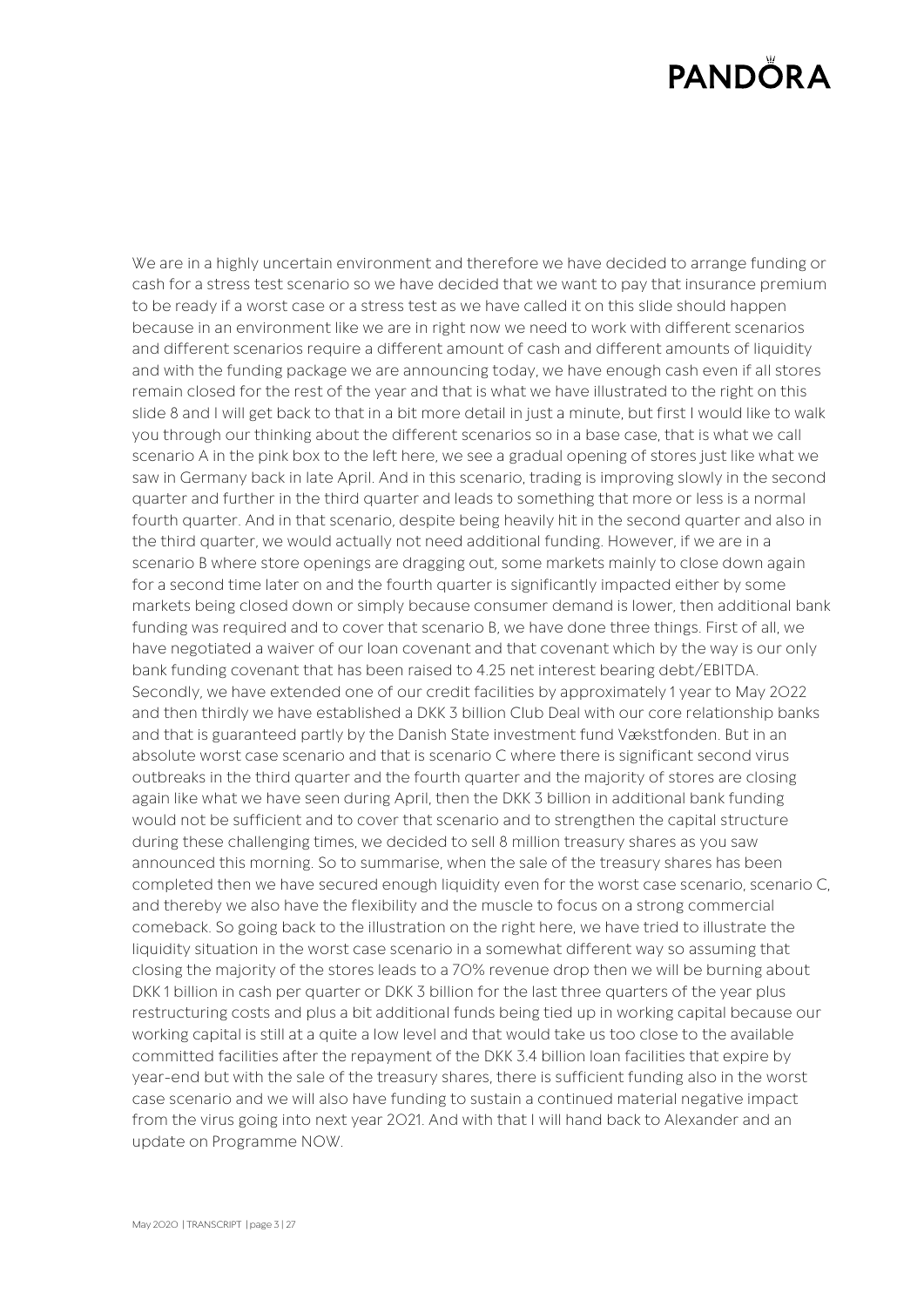# 0.12.04

# Alexander Lacik

Thank you, Anders. I will now turn focus to the underlying business and our long-term initiatives. The execution of Programme NOW has definitely not stopped during the outbreak. We continue to progress and execute while obviously adapting to a new reality. When we entered the year, it was important for us to continue to build on the strong brand momentum since the brand relaunch in August. This was the key driver behind the positive performance in January and February but I would also like to highlight that both new and base products were doing well and even more importantly, charms and bracelets were the best performing product categories. This is critically important as this is the core of Pandora and it is the core of Programme NOW. We continue to drive the cost programme to secure both fundamental sustainable savings and additional short-term savings to protect the business during this period. We consider the commercial reset track in the bottom to be more or less completed. Inventory levels are healthy, promotional dependence is significantly reduced and the product assortment is simpler and more productive. Please turn to the next page.

This is one of the most important slides in the deck as it talks to the brand health which is actually at the heart of the whole turnaround programme. The underlying brand momentum is clearly improving. That is evident from our traffic and like-for-like numbers both in Q4 as well as in January and February of this year. In the first quarter, we increased our media efforts with national TV campaigns running in most key markets. The marketing message was consistent, inside driven and properly tested. We redirected spend to digital to drive traffic in conversion in our online stores and the key brand metrics paint the same picture. Unaided brand awareness, unaided ad recall and Google searches are all pointing in the right direction. The development is significant, solid and something we will continue to nurture. Please turn to the next slide.

The new online store was launched in August and has been key to our strong online growth. We have also increased our media spend on digital marketing and consumers are responding positively. It should be noted that our online performance is predominantly driven by conversion rate in Q1. We see this as a result of first that our marketing content is much stronger and consumers are therefore browsing and engaging significantly more with the site. Secondly that we have improved the back-end of the online site which leads to faster load times and higher-quality product pictures. Faster load time is a key factor that has a clear correlation with conversion. In March, quality of traffic was likely impacted by loyal consumers shifting offline to online. But it should be noted that neither growth nor conversion was significantly better in March than in the first two months of the year. Our online business has first really started to fire in April with triple digit growth rates. Now please turn to slide 13 for a couple of words on China.

As you already know, Pandora has built a quite large business in China in a very short time period. However, the brand has not been clearly positioned and has not been nurtured in the right way. Now, we are taking necessary steps to prepare for a proper turnaround in China. We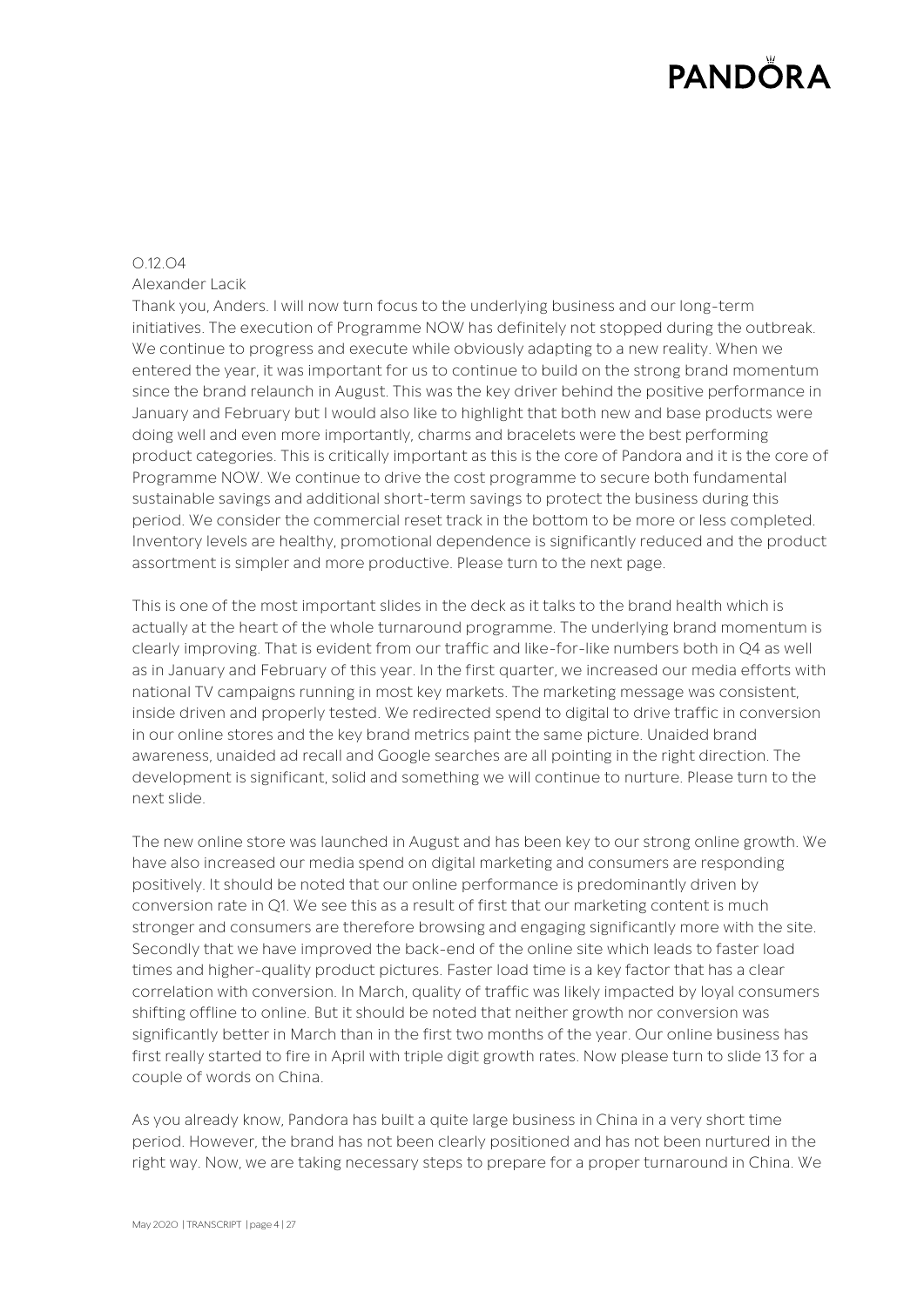have been able to appoint a gentleman by the name of Jacques Roizen as the new general manager in China. He joined in late March, has a very strong retail background, in-depth knowledge of the Chinese market and an expert in data-driven growth. The strategy and time line for the rest of the year can be split into three major milestones. The first one is to stabilise the Chinese business. There are low-hanging fruits to support the concept store performance and elevate the online business. The next milestone is to qualify our relaunch plan in China and this has to be data driven and well tested. Finally, a relaunch of our plan by the end of the year. On the back of COVID-19, trading in China has been quite slow to recover. Most of our stores are open and we are starting to see like-for-like moving towards the level pre-COVID-19. In April, our Tmall business which is essentially our e-commerce business in China back to flat numbers. Please turn to slide 14.

As you are aware, we announced a strategic re-org on 4 March. This is the foundation for our ambition to strengthen the organisational capability. Global headquarters come closer to local markets and consumers. This ensures that feedback from consumers can quickly fuel new concept creations. The reorganisation will also reduce complexity and enable Pandora to execute with more speed and agility. As I have spoken about before, Pandora is moving into its 3.0 phase where the objective is to become a world class brand builder and a world class omni-channel retailer. During these turbulent times we have also gained critical competences in key positions. Carla Liuni as chief marketing officer and Martino Pessina as chief commercial officer to name a few. I am personally extremely excited about the potential of the new structure and the new executive team. It is important for me to say that the reorganisation was planned long before COVID-19. And it is clearly not a cost exercise. This is a key investment in the long-term success of Pandora. That was my part of Programme NOW and I will now hand it back to Anders.

### 0.18.14

### Anders Boyer

Thank you, Alexander. Then please go to slide 15. In the light of COVID-19, it is clear that the cost focus has changed from structural and long-term cost reductions to also focus more on shortterm savings here and now. But the cost reset programme under Programme NOW is still on track with a run rate saving target of DKK 1.4 billion by the end of this year. We continue to progress well on all parameters and not least the efficiency gains on the production sites in Thailand and achievements on our large IT transformation so in the quarter the Programme NOW savings amounted to DKK 125 million and that comes on top of the savings that were generated in Q1 of last year and just to avoid any misunderstandings, the numbers on this slide and the DKK 125 million number for the quarter do not include short-term savings that are being achieved as part of the COVID-19 situation so then please turn to slide 17 for a brief update on the Q1 performance.

As already mentioned by Alexander a couple of times, the performance was strong in January and February with the +1% organic growth even with the virus outbreak in China already happening at that point in time and +1% might not sound impressive but it is a major step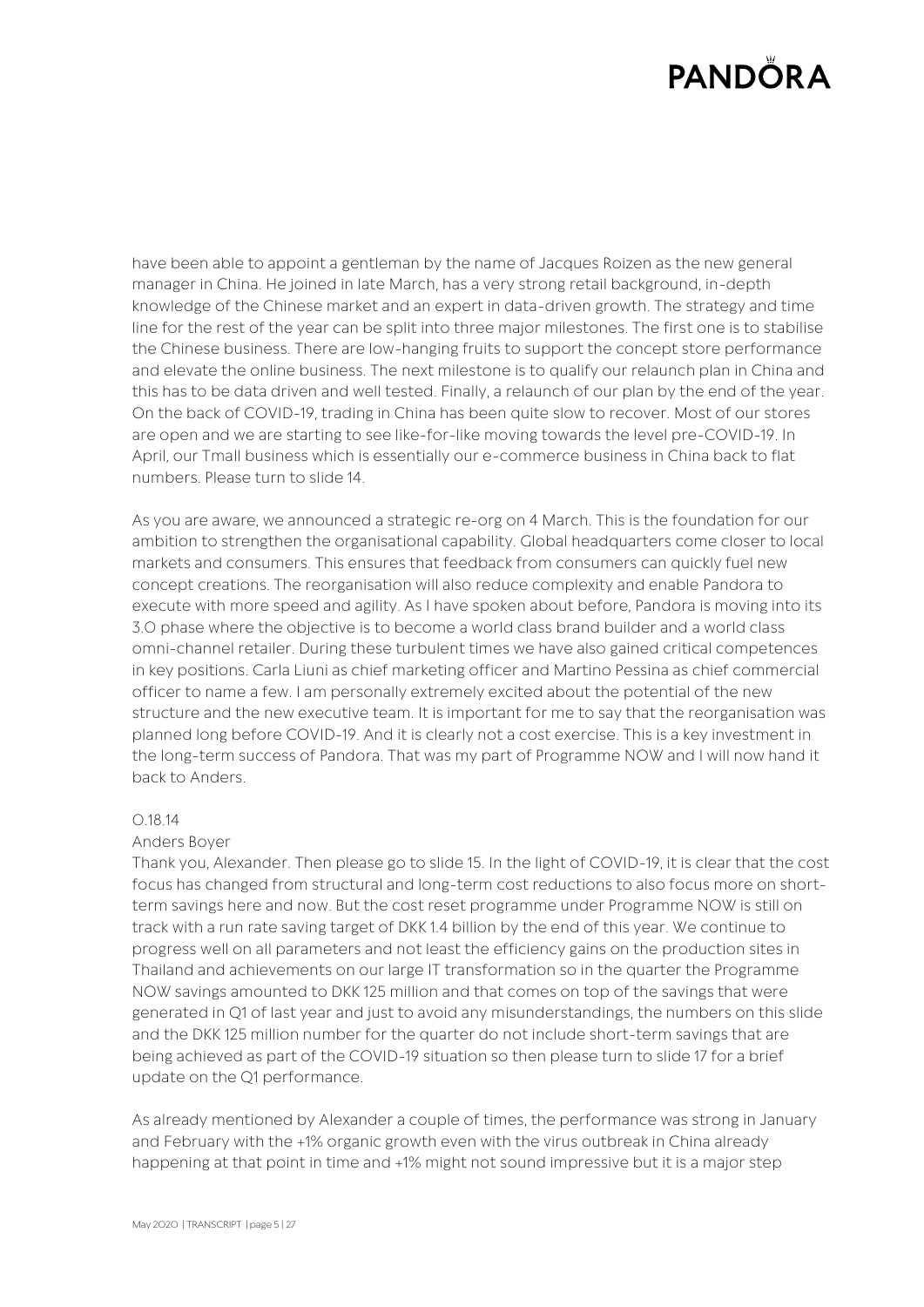considering where we are coming from with negative organic growth and declining like-for-like for quite a long time and then impacted by COVID-19 we had 42% organic growth decline in March and for the quarter organic growth therefore ended at -14% and the EBIT margin was just above 15.

So let us turn to the next slide for a bit more detail first on the revenue and here on slide 18 you have the usual revenue bridge and the like-for-like, including stores which are temporarily closed due to the virus, was -17 and that is clearly the driver of the revenue development compared to last year. The KPI that we are showing here is the sell-out growth including the stores that are temporarily closed and it is the same as our normal like-for-like KPI except that it includes the negative impact from the stores that are temporarily closed but I also want to highlight the third pink box from the left and that shows 2.5 percentage points impact from normalisation of sell-in to Wholesale and it is quite an important number because it shows that the selling is normalising and that our big efforts of cleaning up inventory during last year has come to an end. And then please turn to slide 19 on the EBIT margin bridge.

The profitability in the first quarter was clearly not where we wanted it to be but given the circumstances and the impact from the virus it was okay, it was solid and shows how Pandora can absorb a pretty significant revenue decline and still generate profits and the main story line is that our EBIT margin in the first quarter is heavily impacted by the large de-leverage effect from the COVID-19 virus in the month of March. And if you look at the first two pink boxes to the left, the +2.5 and -2.5, they show you that the cost reductions were essentially all reinvested in the business to drive the top line and that is very much in line with what we saw during the quarters of 2019 as well.

And then turn to slide 20 and cash flow. I will not go into too many details here but high level you can say that the cash flow numbers are not as attractive for the specific quarter as we normally show but as expected and as we communicated back when we released the full-year numbers in February, the free cash flow in the quarter was impacted by a cash outflow from trade payables and obviously also impacted by the COVID-19 impact on EBIT and I just want again to put our working capital level in this quarter into perspective. At the Capital Markets Day now almost two years ago, it was mentioned that our working capital should be around 15% of revenue. Today we are at 4.2 or by the end of March we were at 4.2. And that is a very low level and not sustainable but we can long-term definitely do better than 15%. But we still expect to see working capital increase during 2020 among other things due to an increase of inventories.

And then please turn to slide 22 and that is the last slide from me today and just about the guidance or the lack of guidance because on 16 March, we withdrew our guidance as we no longer felt that it was meaningful. At that point in time, the uncertainty was simply too high and today that is still the case and we are not providing any update to the guidance for the year. Having said that we are updating some of the building blocks to the guidance to reflect some of the cost and cash actions that we have taken so restructuring costs have been lowered by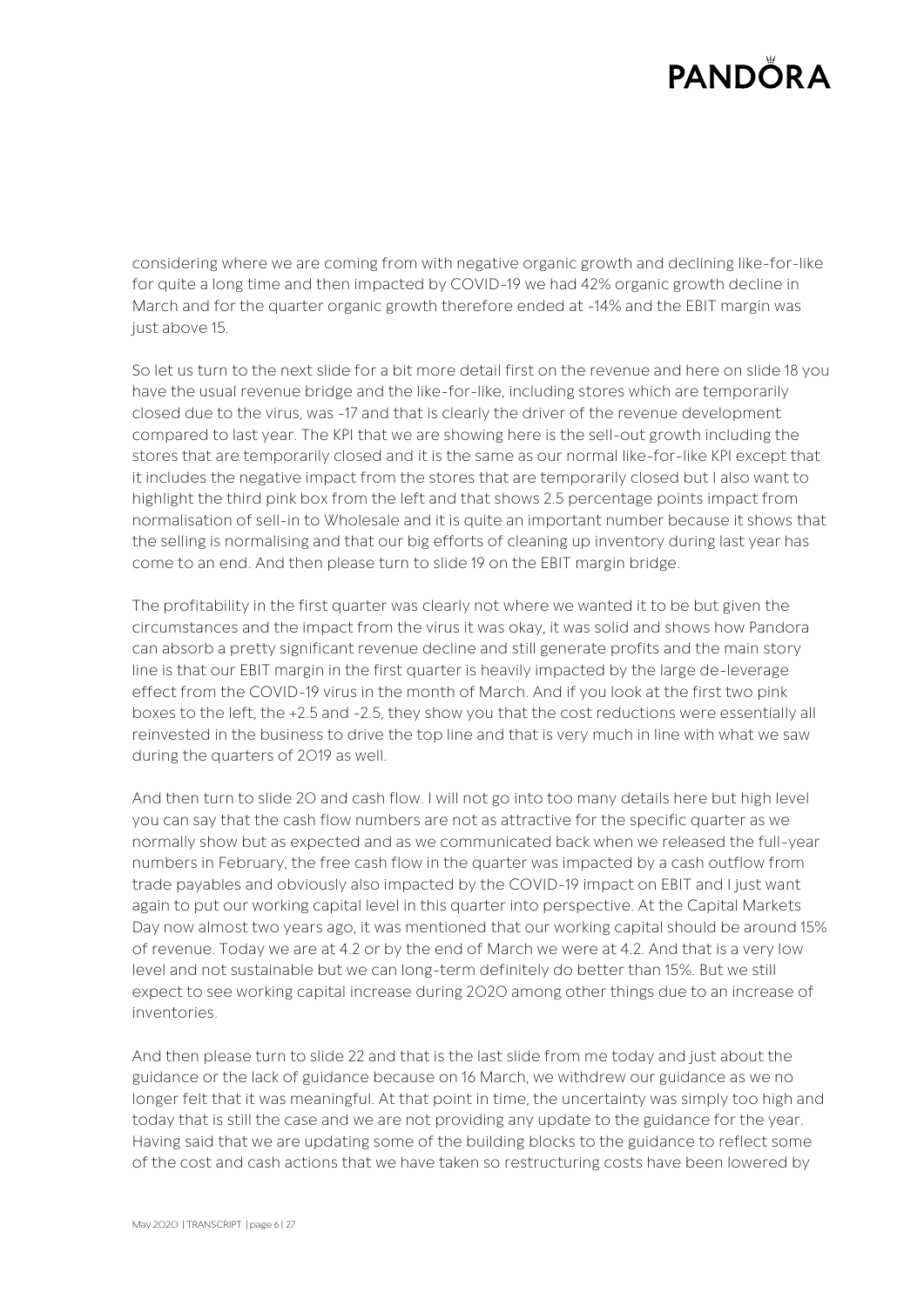25%. CAPEX has been lowered by 30-40% compared to the original guidance and lastly and that is probably the first time in the history of Pandora, the net concept stores are expected to decrease a bit this year going down by between 25 and 50 stores in 2020. As expected, the second quarter of this year has started out with revenues being down significantly in April as the majority of the stores were temporarily closed. Online as accelerated as Alexander mentioned delivering triple digit growth in the month but obviously not enough to offset the loss coming from the physical stores being closed. We don't want to guide specifically for the quarter but you should expect that revenue will be down significantly in the second quarter and much more than in the first quarter and you should also expect to see that the bottom line for the second quarter will be negative. And with that I will hand over to Alexander again.

#### 0.25.54

### Alexander Lacik

Thank you, Anders. So if you move to slide 23. I am one year in the job and this slide is a perfect reflection of the reason I came to Pandora maybe with the exception of the Programme NOW point which you know I think was part of my job description to try to drive the business but it is good to put this slide up there to remind ourselves of the underlying strong foundations of Pandora. We have a business model with a very clear competitive advantage and we are focusing on driving those even as we are kind of facing this crisis.

So if we now move to the next page which is no. 24 so I will conclude the presentation where we started it. Programme NOW is on track. I think the performance in January and February is a testimony to the commercial initiatives bearing fruit. The underlying brand momentum is solid as reflected in the brand metrics. We see improved traffic in online channel to really be on fire. We are financially resilient and the strength of our balance sheet is key and finally and very importantly we have been preparing for a strong commercial comeback. We have already established the financial muscle and the flexibility to focus on life after C-19. So with those remarks we will now open for the Q&A session. Operator please.

### 0.27.23

### Operator

Thank you. If you would like to ask a question, please press 01 on your telephone keypad. If you wish to withdraw a question, you may do so by pressing 02 to cancel. That is 01 if you would like to ask a question. Our first question is from the line of Magnus Jensen from SEB. Please go ahead, your line is open.

### 0.27.46

### Magnus Jensen

Hi guys. It is Magnus from SEB, thank you for taking my questions. First of all on the COVID-19 and the impact on your business, it is clearly pretty big. But how much is it a setback in terms of what you have already done? I mean how much are you set back in terms of the marketing efforts you have been doing and the nice numbers you have been getting in terms of awareness and the likes. How large is the setback and do you need to start all over on the other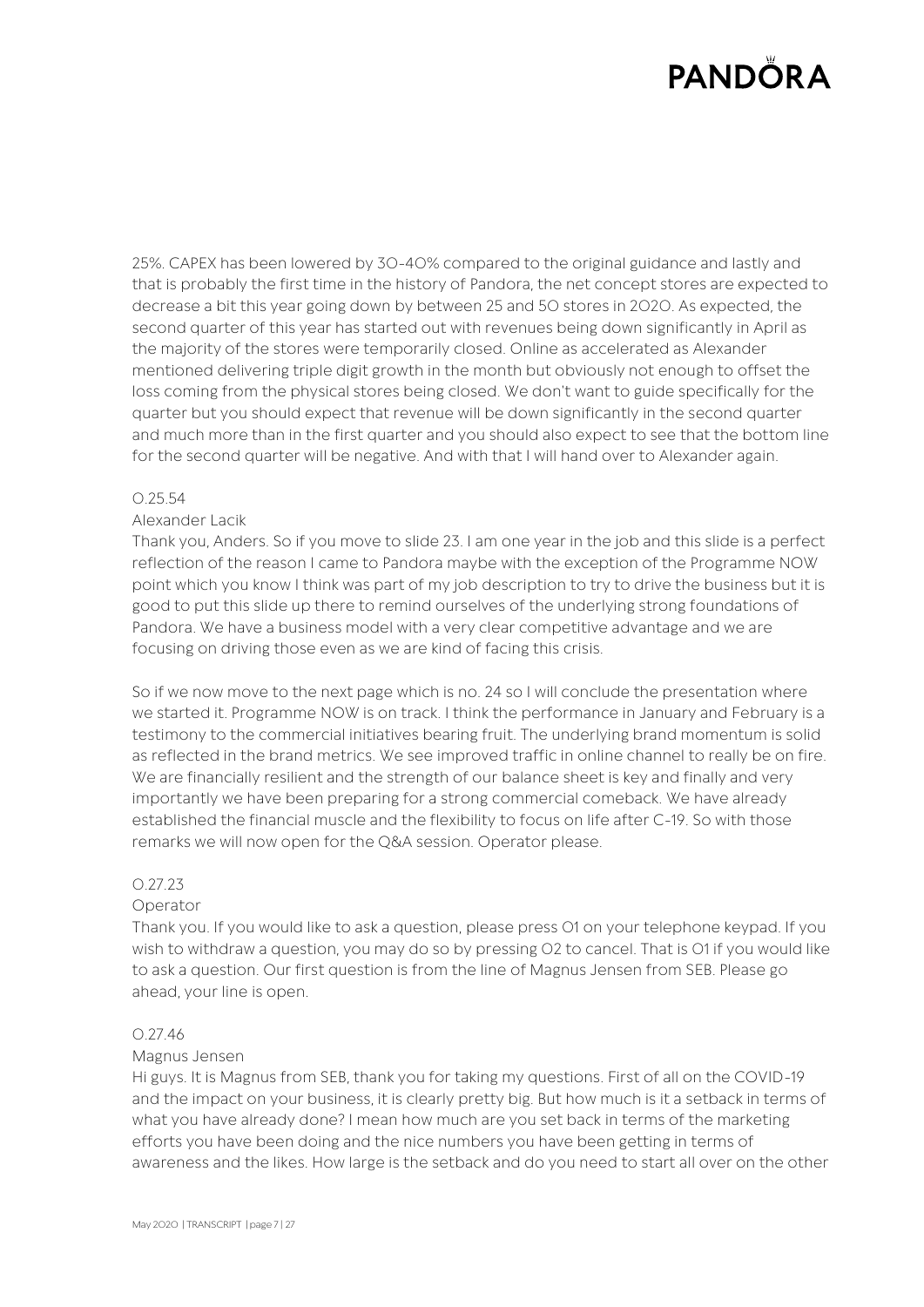side? My second question goes to your store network. Independent jewellers are clearly under pressure due to COVID-19, is there a risk that when the market starts to open up that you will lose a significant number of multi-branded retailers and the same for concept store franchisees, do you have a sense of how well they are getting through this crisis? That was my two questions for now. Thank you.

#### 0.28.46

### Alexander Lacik

On your first question, how large the setback is, you know if we take Europe we have been in this for six weeks. We normally get monthly trackers so you know we have one dipstick in margin and that is actually before COVID-19 happened so from that metric you would not see anything. I have seen some data for consumer sentiment in China which actually was not too bad. Of course it came down a little bit in the midst of February but then it seems to have bumped back. I think that the answer to the question is going to be dependent on how long the societies are in a lock-down mode because the longer we are locked down, of course the less we invest in the communication and the less people walk by our stores so then you would get some kind of impact but so far, I would say it is way too early to make any strong statements. I think what is encouraging is if we look at Germany which reopened just 8 days ago, traffic there rebounded at a much faster click than what we saw in China for instance so I think it is very difficult right now to say that we have seen any material impact. If markets reopen now during the month of May, which is kind of what we are expecting, then we will come very strong out of the gates in order to capitalise on the momentum we built towards the last couple of months before COVID hit us.

Then maybe on the independent retailers I think it is fair to assume that many retailers with low margins are going to suffer a lot through this. The situation is going to vary country by country depending also on what the local governments are doing to support them. You know, we have had I would say in particular if I then turn to the latter part of your question on the franchisees where you know UK is big in our portfolio as well as US, I think the governments there have provided quite strong support packages and then we don't expect that the franchise partners have big overhead costs like we do so frankly speaking if this crisis blows over you know, at least this first wave blows over reasonably soon, then we have not yet seen any massive issues come our way but of course, the longer this thing carries on, the more we are all exposed I think is the long in short of that answer but nothing that we have experienced so far.

0.31.22 Magnus Jensen Okay, thank you very much.

# 0.31.26

Operator And our next question is from Lars Topholm from Carnegie. Please go ahead. Your line is open.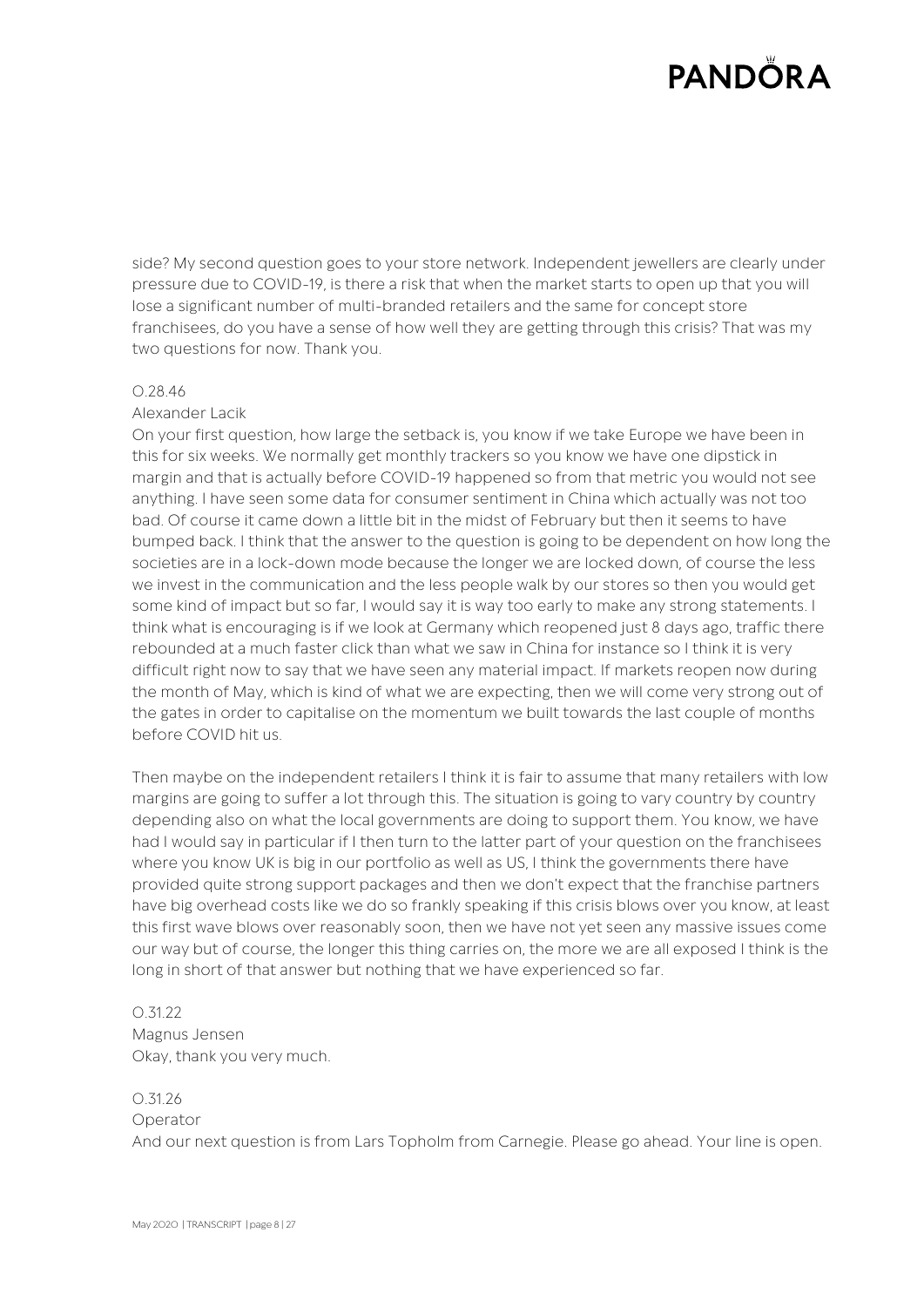### 0.31.33 Lars Topholm

Yes, congrats with the good and encouraging look in Q1. I have two questions also. So clearly numbers are going to be blurred because of the coronavirus – maybe it is a tricky question to answer but how should we judge your Q2? Clearly top line is going to be down, earnings are probably going to be negative but how should we judge your relative success in that scenario and what I am of course referring to is that in Q2 2019, there were some early positive signs in UK and Italy and then Q3 those signs looked reversed so I am just wondering maybe from an internal perspective how you will judge your own success. Question number 2. So your sort of constant product when you might become somewhat challenged since many stores are closed for example I will assume some stores are going to miss out on Mother's Day, how do you manage innovation from that perspective? Are you going to hold back on certain product launches? Does that mean you will have a big splash of new products at the end of COVID-19 if stores subscribe to purchasing Mother's Day and have to stay closed, will you take it back or how do you manage that whole product situation? Thank you.

## 0.33.10

## Alexander Lacik

On your first maybe we will split this one between Anders and myself, you know, in reality the going-in scenario we had assumed was all physical stores closed throughout all of Q2 and essentially only trading on e-commerce and trading in China. Now of course we learned a few weeks back that Continental Europe in particular, the governments want to start reopening the economies and therefore those numbers are going to be a little bit better. I think Q2 is just one we want to put behind us to be honest, I am not sure what performance metrics there is you know making sure we don't bleed cash and holding on to the wallet in a sense I think is the success. The question is more how quickly we can get the markets to come back and then I am probably looking more into Q3 to be perfectly honest with you. And I will let Anders answer this one and then maybe I can take the innovation one as well when I am at it.

So when this situation hit, we immediately cut back on the innovation pipe, not in terms of volume on the big bets, those we have kept intact. What we have done is we have cleaned up because as always you have some small stuff hanging around in your pipeline so we just stopped those so we will probably have fewer, bigger and hopefully better so that was one aspect. The other one was we essentially pivoted to the view that most of this volume is going to be online so we haven't flooded the stores with too much inventory of the new. You remember also last year we did a clean-up of the assortment. We went from 1800 to 1200 DVs. That is kind of coming through. And we have also rebalanced the focus between what we label as the core assortment versus the new so now we have a better balance because if I am over inventory, overstocked on the core, it does not really matter too much because I will sell this at one point. If I have a highly, highly seasonal type of assortment, yes, then that is more a challenge so if I am in the apparel industry and I have a summer T-shirt you know I will probably need to sell it in the summer because in the winter nobody is going to be asking for it. We don't have that issue to a large extent in our portfolio so that is something which I think we will be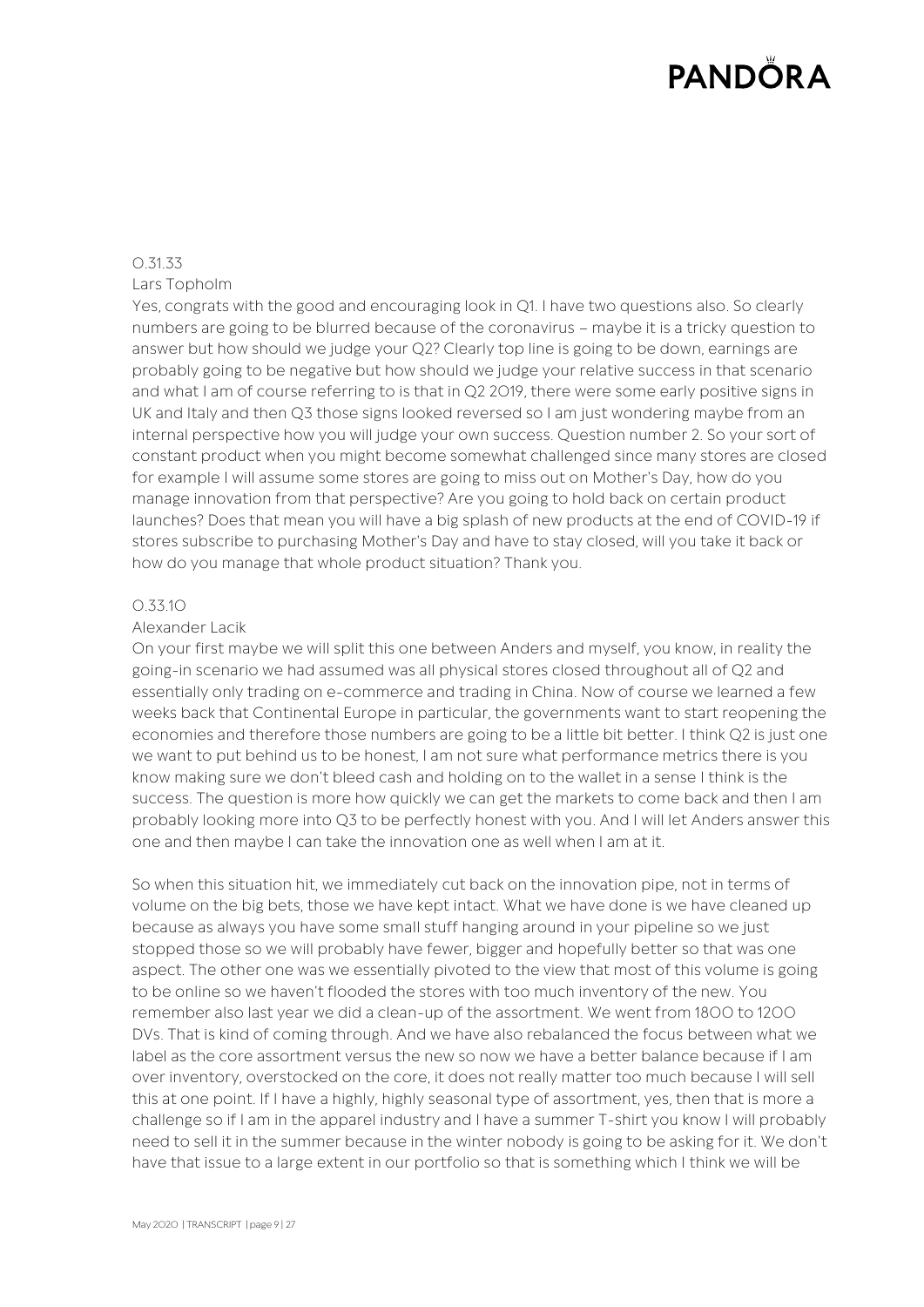managing quite well but of course it is a bit of a guesswork because you never know when the stores are going to reopen and from an inventory coverage standpoint, I think we have roughly 25-26 weeks of coverage based on normal demand sitting out in the supply chain which also takes care of one of the questions which I am sure is going to come later around what happens if we have problems with the production facilities in Thailand so you know we can sustain sales for quite some time before we run out of inventory but maybe Anders some views on Q2 success criteria?

#### 0.36.24

## Anders Boyer

Yes, hi Lars, it is Anders here. It is a good question because yeah there is no concept of business as usual in a situation like this so as we speak, one of the things that we follow very closely with even more interest than normally is announcements coming out from other global brands, global retail companies and see how they are performing, what they are saying and in fact also what they are doing on cost, cash and other types of actions, we are following that very closely, that is kind of a step 1 to when a market opens up how are other companies, how are other branded companies performing. Obviously, that is a piecemeal type of data but I think that is one way to look at whether we are performing okay or not. Then hopefully, a step two would be that once markets have been open for a while, then you get back to something that is a little bit more normal that you can hopefully compare to how we were trading before the virus broke out, hopefully we get to that point at a later time during the year but we are definitely not there yet. For now, I think yeah looking at what other companies are announcing is a good starting point. And obviously, in a situation like this you also would like to do some internal benchmarking and see, when we saw Germany opening up a couple of weeks ago and then when our next market opens up, that kind of becomes a benchmark but obviously countries have been very differently hit but still that can also provide a benchmark at least within the company how the individual markets are performing.

#### 0.38.24

#### Lars Topholm

Perfect. Thank you very much guys. Thanks for taking my questions.

### 0.38.29

Operator

And our next question is from Silky Agarwal from Citi. Please go ahead. Your line is open.

### 0.38.36

#### Silky Agarwal

Good morning, hi everyone. Silky Agarwal from Citi. I have two questions please. The first one is on the marketing investments. How do you think marketing investments will evolve in the next few quarters? How much are you allocating to digital versus traditional media, especially you talk about what are your plans on marketing there? And two on gross margin evolution. You had a very strong increase in the first quarter and it seems that you are getting manufacturing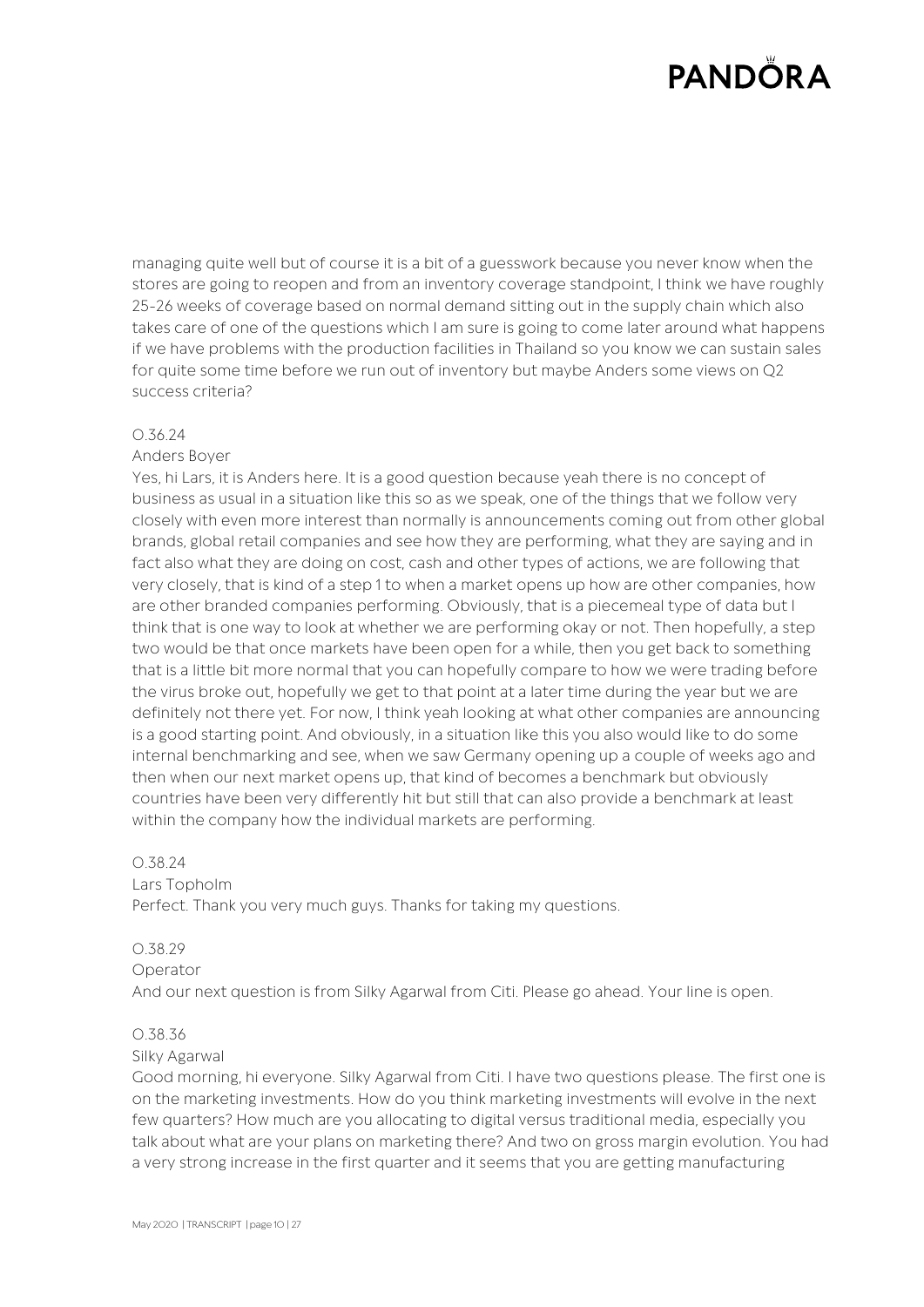efficiencies as you have seen last year. What are you doing in terms of sustaining your gross margin? Do you think gross margin could take a temporary hit in the second half as you probably might have to increase promotions to drive sales or clear some of the excess inventories that Anders was mentioning? Thank you.

### 0.39.32

## Alexander Lacik

Hi Silky, so on your first question I mean when the COVID started, we essentially removed most of our what we would label as traditional above the line media, TV, print, out of home etc. and we kept the portion that we somehow can attribute to the e-commerce sales and that is, you know, for as long as we don't have a sufficient amount of stores reopened, I am not going to be burning cash to close stores so we will keep pushing the digital spend and social spend because we still want to remain top of mind in consumers so we don't believe in a scenario where you go completely black but you know we would not provide you specific splits because in fact they keep changing all the time. This is quite a flexible environment. What we are considering as well if and when we have a sufficient amount of stores reopened, buying TV media and those traditional medias, this is quite a lucrative opportunity to go and negotiate quite interesting media rates so that is going to be part of our game plan because again as I said we want to come strong out of the gates and strong out of the gates means to be sharp at the point of sale but also to invest in the brand equity messaging so we are not just going to be relying on promotions like I have seen a few other players doing in particular in China. That is not the game we are going to play.

### Anders Boyer

And then, hi Silky, it's Anders…

#### Silky Agarwal

... promotion going to …

### 0.41.17

#### Alexander Lacik

No, you know that last year we went through this big promo detox and I am not going to throw that out of the window. We might be sharp tactically here and there but fundamentally we will stick to our guns and keep to the base plan in terms of promotions that we had in store. That is give or take what we are going to do.

### $0.4143$

#### Anders Boyer

And if I should give a comment on the gross margin, when you look at the scenarios A, B, C that we outline on slide 8 I think it was, the way to think about it high-level is flattish gross margins, by far the most of our COGS is variable so there not that much leverage, de-leverage effect, there is a little but it is not material from that perspective so when we look ahead then we are thinking flattish gross margins for the year. Of course, there are continuously more and more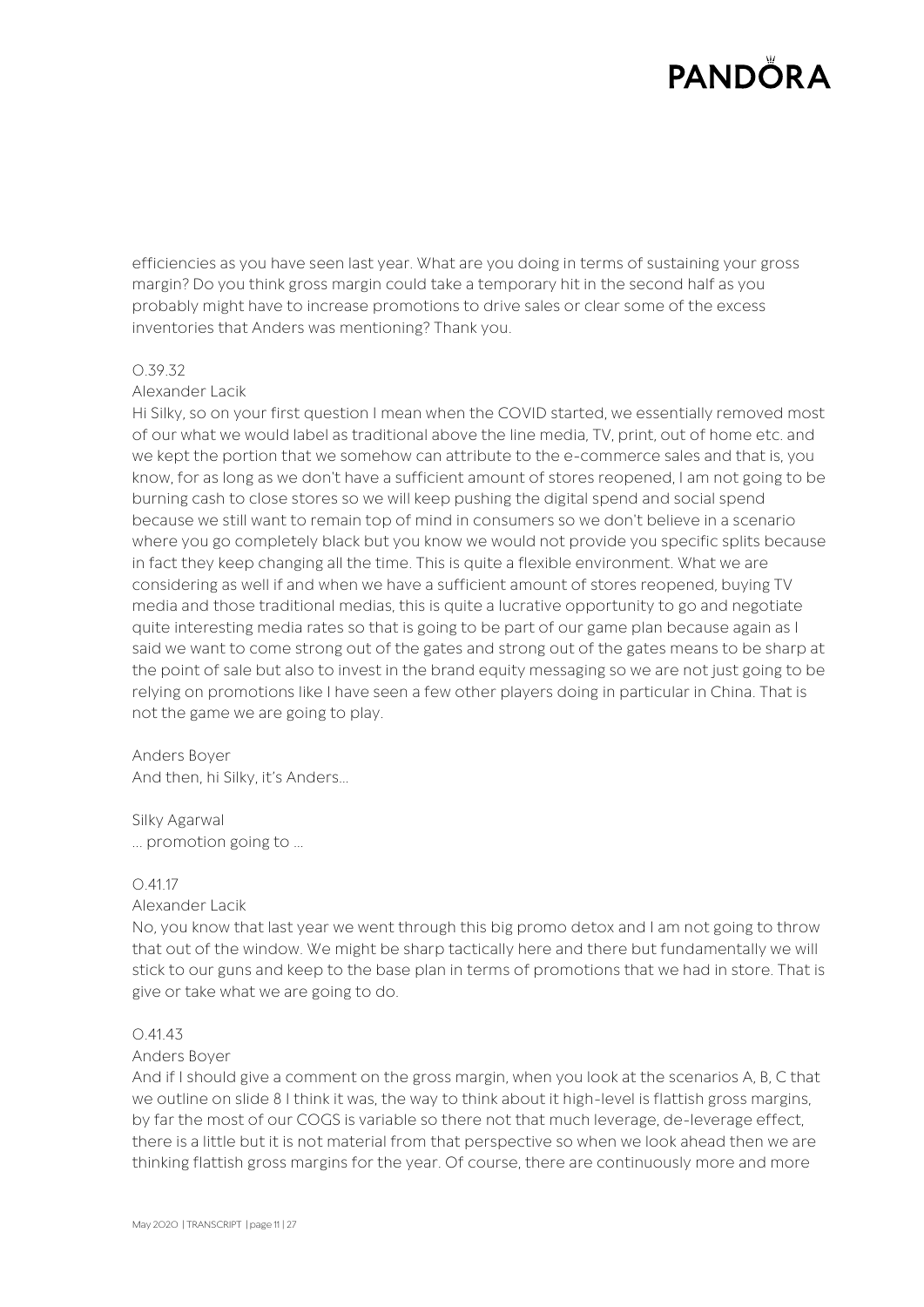cost reductions coming in on the initiatives that we are doing as part of the cost reset programme. That helps a bit. Currently, you can also argue that there is a bit of tail wind from channel mix given that most of the or all the revenue that is coming in as we speak is from our own channels. There is a little bit of support from that.

0.42.53 Silky Agarwal Thank you

### 0.42.58

#### Operator

And our next question is from Chiara Battistini from J.P. Morgan. Please go ahead, your line is open.

### 0.43.04

### Chiara Battistini

Good morning. Thank you for taking my questions. The first one would be on how to think about the sell-in versus the sell-out and is it fair to assume that in Q2, as long as the stores are closed, then the sell-in will be effectively zero and therefore, we should not look at the sell-out progression as a leading indicator also in Q2 for the sell-in also? And the second question is on your cash and the excess liquidity. Would you consider to redistribute the excess liquidity from the ABB if the worst case was not to materialise and therefore from here, we would just see a sequential opening of the stores and things progressively returning to normal? Thank you.

### 0.43.54

### Anders Boyer

Hi Chiara, it is Anders here with the first question sell-in/sell-out. Yes, I think the important starting point is that inventories across partners were getting into 2020 and in Q1 is quite healthy so from that starting point, of course there are some inventories among the partners they can eat off during the second quarter but there is a limit to it but I think to your point, I think it is safe to assume that in an environment like this, you are extra careful on cash and thereby our sell-in could be lower than sell-out during the second quarter. I think that that is a reasonable assumption and also what we have seen during the month of April. Then on the proceeds from the ABB. Yeah, I hope both for the world and society from a bigger perspective and for Pandora's sake that we are not getting into scenario C meaning a scenario where there would be second and third maybe lockdowns of major markets and a major additional virus outbreak and if that does not happen then step number one is that we would not need the proceeds from the ABB and secondly what we would then do was sit down and look at our capital structure policy where are we within that and if we are within the range of 0.5 to 1.5 times leverage then we would distribute whatever is in excess of that of obviously it would mean as a starting point that would be give and take 1.5-1.6 something billion more to distribute from than there would not have been but let us cross that bridge once we get there and if it ended up that we did not need that additional funding.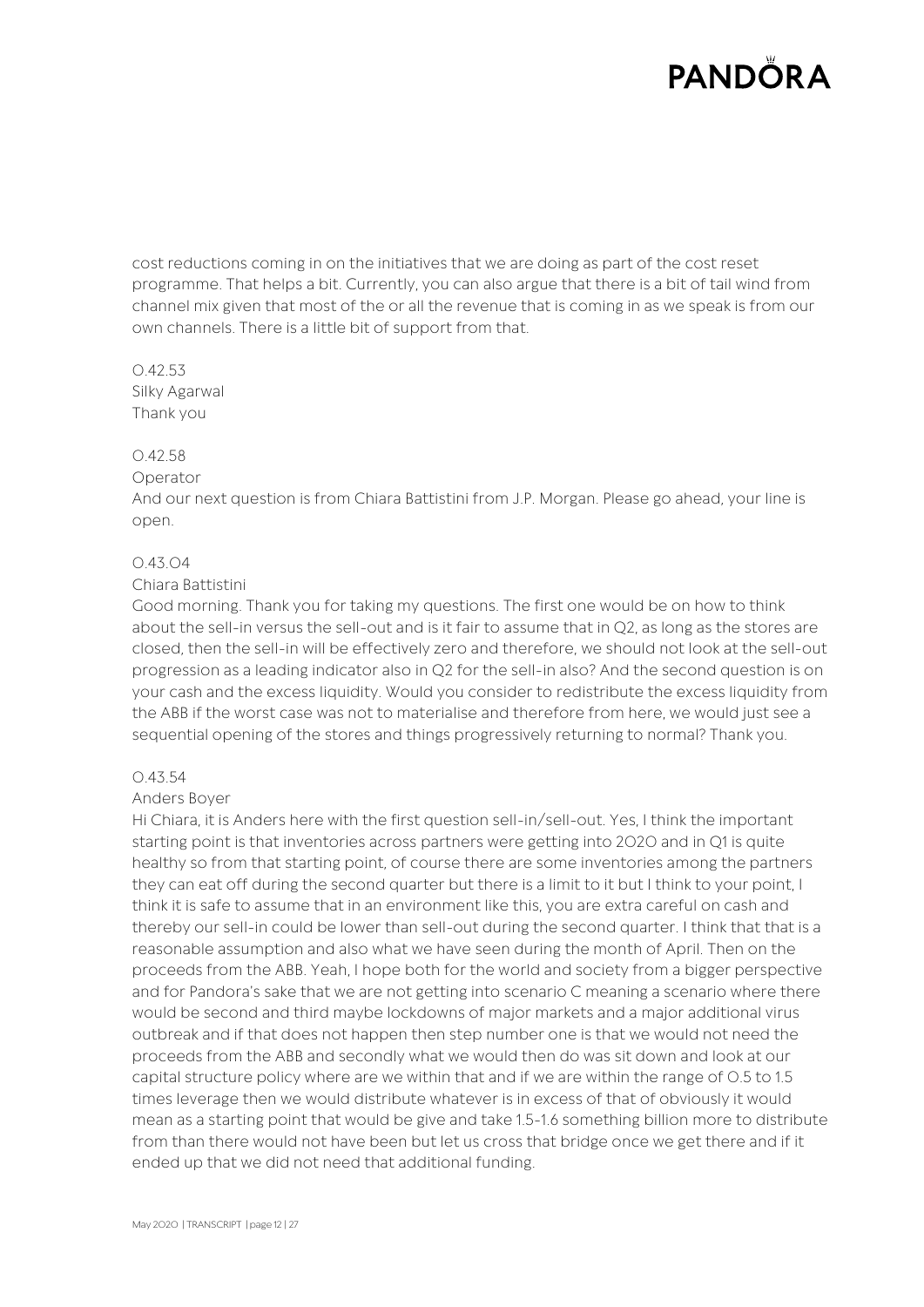0.46.15 Chiara Battistini Great, thank you very much and just if I can follow up on the sell-in question. Is it fair to assume right now that the sell-in for stores that are closed is actually zero right now?

Anders Boyer Yes, that is the case yes.

0.46.29 Chiara Battistini Great. Perfect. Thank you very much

## 0.46.35

### Operator

Our next question is from Elena Mariani from Morgan Stanley. Please go ahead, your line is open.

## 0.46.41

### Elena Mariani

Hi, good morning Alexander and Anders. A couple of question from me as well. The first one, I just wanted to go back to your trends in January. You have experienced positive like-for-like across the several countries excluding China probably. What do you think was the key driver there and how was traffic versus conversion, tracking versus last year, was there any specific promotions? So any additional details you could provide. I know you have disclosed already quite a lot about it but if you could help us understand whether that start of the year perhaps would have been sustainable excluding COVID-19? That was question number one. Question number two is more like a general question on your view on the shape of recovery given that you have run several scenarios, I mean I am not asking you about the guidance but perhaps your view in general about how quickly things could recover assuming that your base case scenario plays out so in your view do you think that it would be feasible in 2021 to go back to the same sales and margins of 2019 or do you feel as a management team that given the global situation and the potential global recession it might take a little bit longer for consumers to regain sentiment. I know it is difficult to answer but based on your base case scenario do you think it would be feasible?

### 0.48.15

### Alexander Lacik

Okay let us take the first one so the key drivers in January-February I think you can summarise in a simple sentence is that: That is the core of Programme NOW at work so it is not just one isolated aspect, I think it is the whole programme is starting to work and the reason I can say that is because we get those good results across the board so it is not just one country and of course the brand has different maturity and different starting points in various places around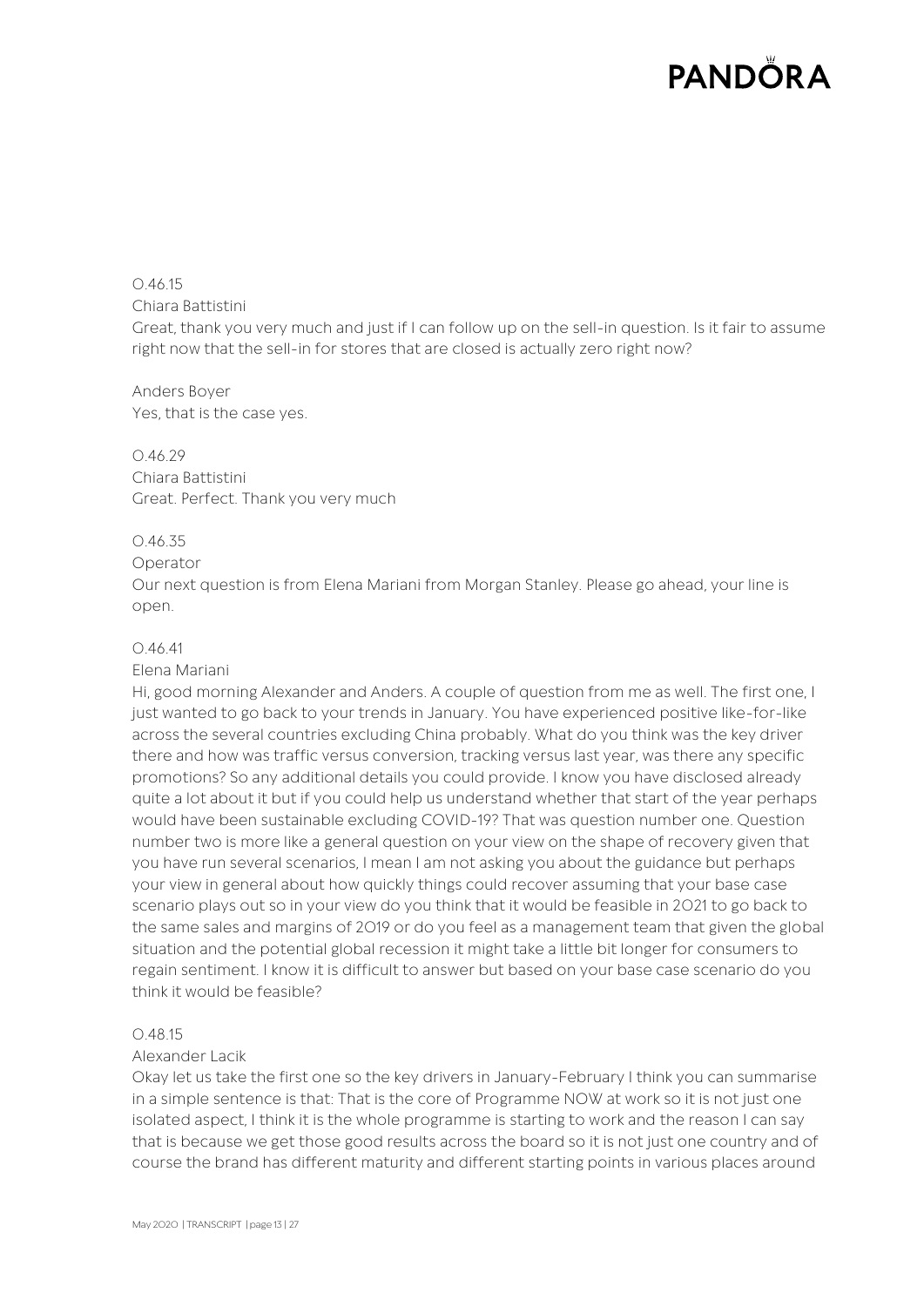the globe and that is actually the comforting thing about it. From a promotional standpoint we had a similar promo schedule as prior years. There was no more than last year so we did not buy volume in January-February to promote this. There was a tad more media investment. I think over January-February we spent DKK 100 million more than we did in the same period last year but that was kind of to carry the momentum for Q4 that is kind of starting to build. You don't turn a brand that is kind of being out of fashion let us say for a while on a dime. This is something that you need to consistently communicate and consistently be top of mind of people and at one point, the penny drops and I think that is kind of what we saw happening to a large degree in January-February and you know so in essence, it is the components inside Programme NOW that is working hard and the good thing about that is we know what those things are and we can repeat it. Now of course it is up to us to prove that we can repeat it and unfortunately COVID came a little bit in the middle but we are very confident that we know what the right levers are.

Then on your second question I just wish I had a strong insight on that because I would not be doing this job then I would be trading in the stock market and probably make a fortune but I am not. I don't know. This is an impossible question to ask. What we can talk about is what we have seen in China and what we can talk about is what we have seen in Germany because those are the two only yardsticks which somehow could give us a sense of direction. China has been quite slow to recover in particular when you talk about the physical traffic. Online has recovered quicker so if you look at Tmall, total Tmall traffic I think was already at par with last year a month ago. For us it took a little bit longer and our business in March was down 30 odd % on Tmall and now we are back to flat whereas in the stores this is still slow-going so I think we are still down 30% or there about in terms of traffic versus prior year and that is now, what, 8-9 weeks post let's say the reopening of the economy. Germany has been open for 8 days and traffic has already rebounded you know we are down 60/40% on average so we are throwing numbers around here but what is happening in Germany is that they are rebounding much, much quicker than China so now pick your swim lane and I don't think any of those necessarily are going to be true for when US reopens or when Italy and Spain and France for that matter or even the UK – I think each country will have a different trajectory on how fast it comes back but I think those two might be, might be I stress, the outliers so really fast recovery and a really slow recovery and then probably we will have a couple of countries in the middle so in our A scenario which Anders spoke to, the view was sequential recovery over the month to come and Q4 kind of being similar to last year. That is you know kind of a base scenario. Now you could also have an argument that well that is nice up until Q3 and then we get a rebound of COVID which is not unusual within this type of pandemics if we go back into the history books. And therefore we could argue that Q4 is actually going to be similar to the previous quarters and that is our B scenario if you may, and then the C scenario is that this thing continues into 2021 so on the basis of those, that is kind of how we build our financial plan but also our commercial plan so I know it is not answering your question but unfortunately I don't have any better answer than that. I mean the rest of the..

0.53.11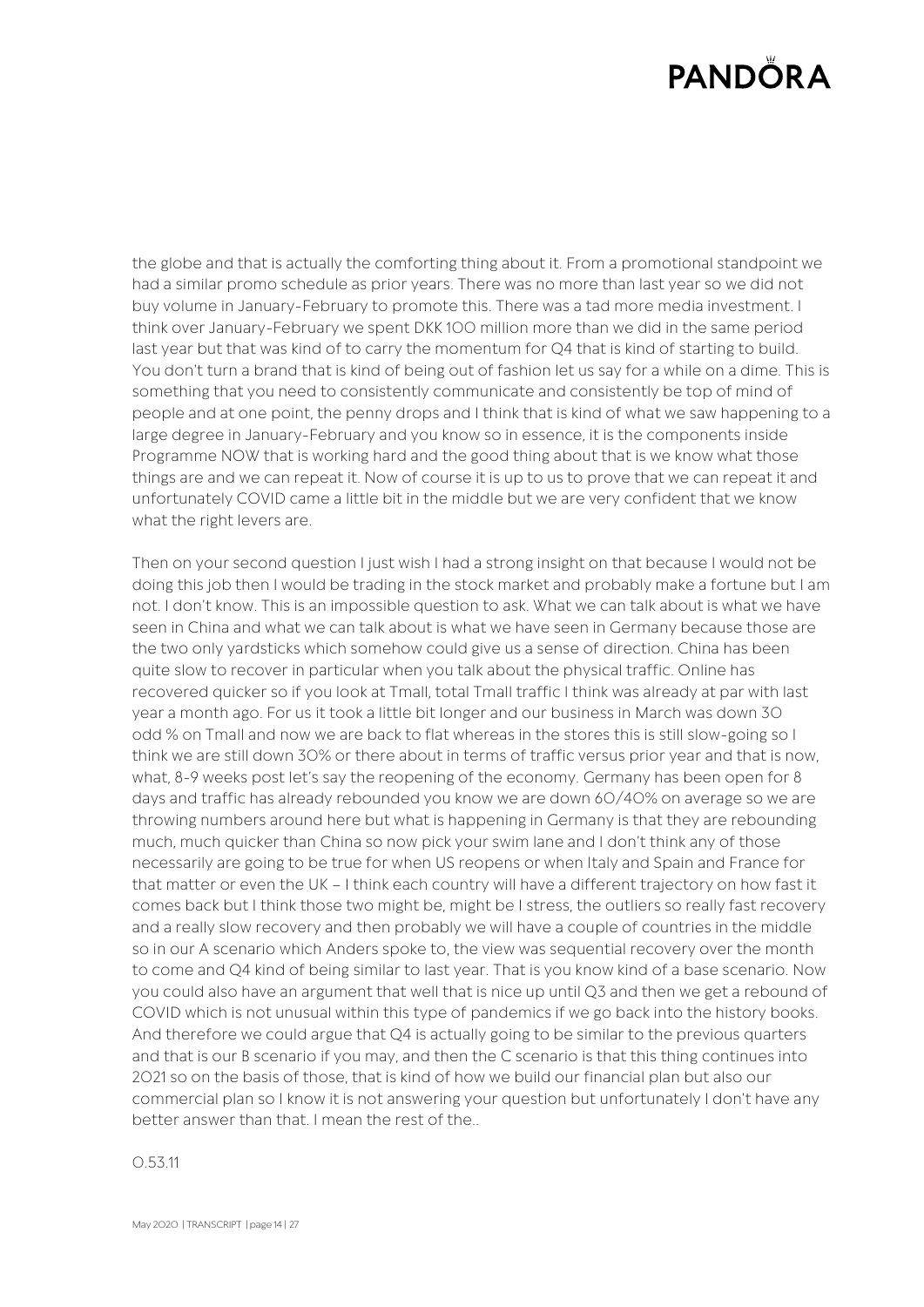### Elena Mariani

Your answer is great thank you, some of the best I have had so far so thanks a lot.

## 0.53.21

### Operator

And our next question is from Fredrik Ivarsson from ABG, please go ahead. Your line is open.

### 0.53.28

### Fredrik Ivarsson

Thank you operator. Thank you for the presentation guys. Most of my questions have already been asked but one on China, the turnaround there. You mention a few low-hanging fruits when it comes to the improving concept store performance I guess. I was just wondering if you can elaborate a little bit on that. What are those low-hanging fruits?

### 0.53.51

### Alexander Lacik

Think of it like this. The Chinese business has actually not been well performing if you look at it from the like-for-like standpoint for quite a long period of time in fact. It has been kind of on a declining trend. And then last year, I believe it was in August when the Chinese Valentine's Day happened, and you know the team had forecasted a very different outcome in general which they did not deliver. I think what happened then is you know there was a fair few people in that organisation that lost a little bit of faith in that we can actually turn this ship around. Now we have put new management in there and of course somebody comes in with a fresh view, a couple of other key people that have just entered the business and of course they will see some – you know – we refer to them as low-hanging fruits but they are more operational in nature so if you kind of look at the China case then you say I have 30 % of my opportunities operational issues and 70% is kind of these structural issues that we have been speaking about for a while so I think his initial view was well on the operational side, there are plenty of things which we can do, you know things like incentive programmes, things like what we sell, how we sell, the merchandising, similar to what we have done in the rest of the world where we have rebalanced the focus from just focusing on new items to core items that rebalance has not yet taken place in China so that is what we are fixing there. That yielded very strong results outside of China. The refocusing on making sure that the opening price points are clear so that we really drive home the idea of this being affordable and desirable jewellery to sell and that is kind of one tangible which we have learnt elsewhere that it works and I can go on for a while. So there are lots of operational mechanics that are found specifically in China but also what we found and learned outside of China and it is quite normal when a new leader comes in that they you know they view the world slightly differently in a particular business that has been in troubled water. They will put their mark on it from day one which is what Jacques is doing.

0.56.10 Fredrik Ivarsson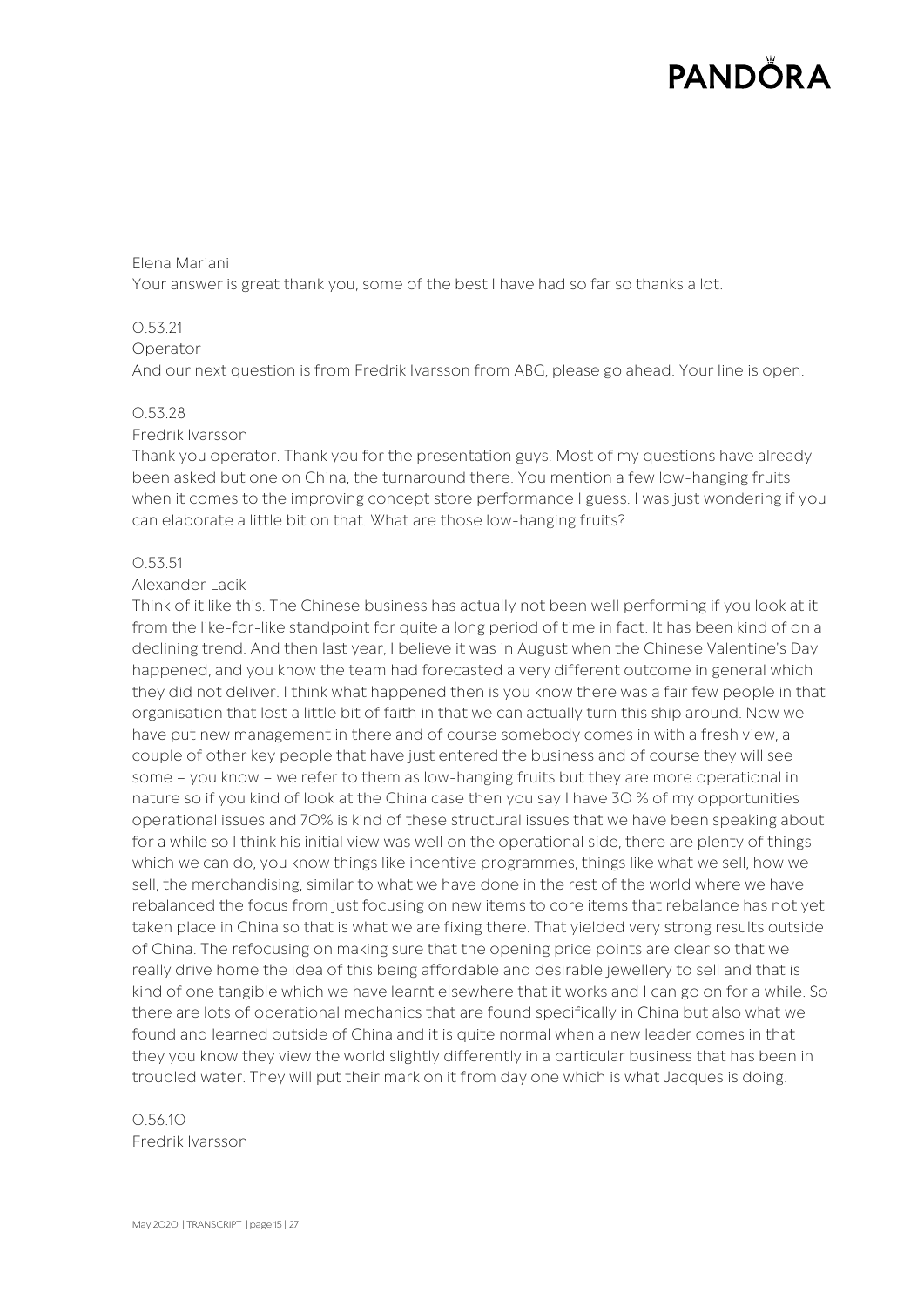Thanks, and then a short follow-up on Germany because I did not really catch what you said there. Can you just repeat what have you seen in terms of improved store traffic since you opened up in Germany? And also, if you can confirm that 100% of your stores in that country are currently open.

### 0.56.28

#### Alexander Lacik

Not 100%, I think there are still a few but I think 80 or 90% of them are, I am just trying to look up the most recent - 25 out of 140 - so most stores are reopened so what you see is and there is a bit of context which one needs to bear in mind is there are specific regulations in various countries on the social distancing so you can only have a certain amount of customers per square metres or there needs to be a particular distance between the people in a store so what you see is that the people that are then – because it ends up with having quite few customers inside the stores and people waiting outside, which means that what we see is whilst the traffic is let us say 50%, we see that conversion rate is much, much higher because the people that are in fact queuing up to come in are very committed to do a purchase act so we see that our conversion rates are sky-rocketing and then all the other metrics are actually in a very good place in terms of average order size, basket size, units per transaction etc., so traffic .. and it changes by the day but essentially, traffic was in the first week was down something like 50 % from memory and it depends a little bit on the first few days there was a delta between rural or let us say city stores and mall stores but that is now converted in the last two or three days so that seems to kind of be more or less the same.

#### 0.58.09

#### Fredrik Ivarsson

But it is higher quality traffic so the conversion rate is high.

#### Alexander Lacik

Yeah, absolutely yeah so and now we have seen that and we see that online as well. In fact our volume of traffic is going up but we see less browsers and more committed users so in fact online I have had weeks where my conversion rate in – I think it was in the UK – was almost double digit, you know 8-9% conversion rate and you know in the past it was 2-3 percentage points in the UK so conversion rate has definitely moved up and we see this across the globe, so it is a more committed buyer coming to Pandora which I would attribute to all the efforts we have done behind Programme NOW. We are getting more committed shoppers to come our way.

### 0.59.00

### Fredrik Ivarsson

Now that is super clear. Thank you guys and best of luck for the rest of the year.

Alexander Lacik Thank you.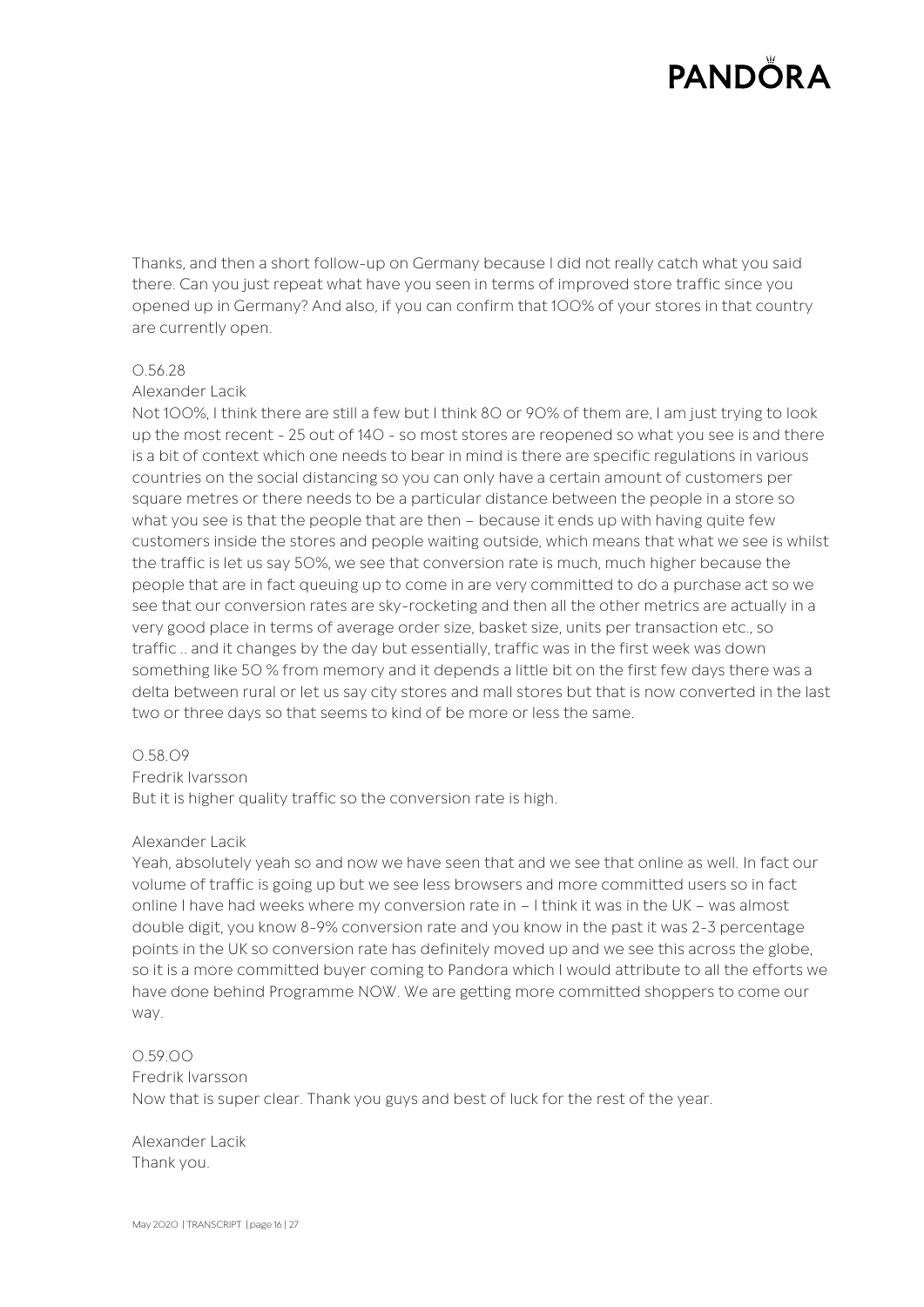### 0.59.07 Operator

And our next question is from Klaus Kehl from Nykredit. Please go ahead. Your line is open

# 0.59.17

## Klaus Kehl

Yes hello. Two questions from my side as well. Maybe I missed some of it because I was on another conference call so sorry about that but you have had organic growth of 1% in January and February and just to be clear is that including China? And also could you translate that into a like-for-like in January and February? And secondly, you haven't really talked about the shortterm cost initiatives so could you try to talk a little bit about what are doing in order to keep your costs down at least for the coming quarters? That would be my two questions. Thank you.

## 1.00.00

### Anders Boyer

Yeah, thank you Klaus, it is Anders here. On the organic growth of +1%, yeah that is the full group – the total reported revenue as it will be sitting in the books and for the first two months of the year, like-for-like was also positive when we take out China. China was down 60%, something like that, like-for-like for the first two months with and some 80% down in the month of February specifically but excluding China, like-for-like was also positive for January and February with all the markets that we are reporting on externally being in positive except for China and also Australia just being below zero but the other markets actually being in plus so it was a quite uniform and broad based good start of the year that made us smile a bit until the virus hit Europe and then Americas.

And on the other piece, on the cost side, when the virus actually already before it came to Europe while it was only in Asia, we immediately decided to set down a crisis committee meeting every morning and organised ourselves around the number of work streams where one of them was cost and cash obviously, and on the cost side we have been taking a broad based view across all cost categories to see how much we could take out without jeopardising our ability to participate when demand returned. As you will see, we have when we get a report on the second quarter numbers, that will be visible that we have taken quite a tough stand on the cost side. If you look at the rule of thumb that we have previously talked about when business is more normal, business as usual, we have normally said, well think about the Pandora business in a way that when revenue drops by 1 percentage point then it hits the EBIT margin by 40 basis points and indirectly when we say that then it means that there will be – if revenue goes down by 100 dollars, DKK 100 then there is an OPEX reduction of 10, so 10% of the revenue change. Obviously, when you have a hit like what we see right now, you can do more than that and you should think about that the level of cost that we can take out is around let us say 20ish % of the revenue change so if revenue was down by 1 billion compared to last year, we will be able to take out cost with short-term measures of around DKK 200 million. That is very broad terms. OPEX costs of around DKK 200 million that is very – roughly how to think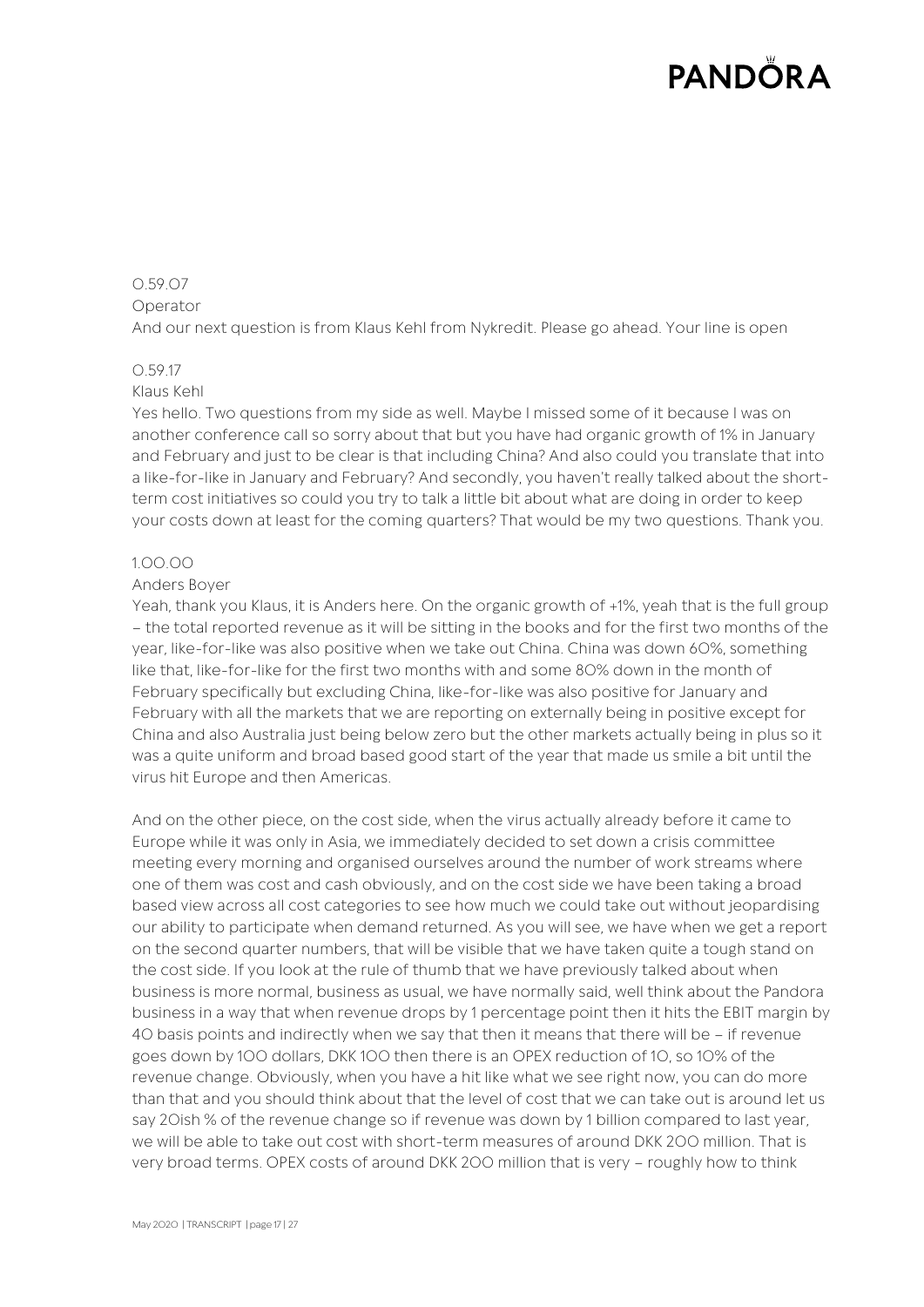about it. And the bigger buckets in that OPEX reduction are rental, rental reliefs, temporary rental reliefs is one big bucket and a second big bucket is media spending where the market got into a lockdown we just suspended all media spending at least media spending driving traffic to offline stores and fortunately we can do that with actually very short notice. Travelling, needless to say, is very, very close to zero as we speak so that also helps and then I think a fourth bucket worth mentioning is government support programmes around the world and they are also very, very different programmes being in place in different markets but obviously also something that supports our ability to reduce cost during a difficult time like this.

## 1.04.53

## Klaus Kehl

Okay but just to clarify, does that mean that you will have a drop through margin of 30% now meaning that if your revenue goes down by DKK 100 then your EBIT will only go down by DKK 30?

# 1.05.13

## Anders Boyer

It is in the old – the rule of thumb that we are normally giving where we say 1% change in the top line hits the EBIT margin by 40 basis points – they are the fall through. The EBIT margin is implicitly 65-70% something like that. When we are saying that now we can – if revenue is down by 1 percentage point, we can take out OPEX by 20% of the absolute change in revenue, then the fall through to the bottom line is more like 50-55.

# 1.05.55

Klaus Kehl Okay, I will absolutely look further into that. Thank you.

### 1.05.58

### Anders Boyer

We can go through the numbers Michael or myself and just show how it fits together.

Klaus Kehl Excellent, thank you.

# 1.06.12

### Operator

And our next question is from Piral Dadhania from RBC. Please go ahead. Your line is open.

### 1.06.19

### Piral Dadhania

Thanks, good morning everyone. If I can maybe just ask a question on the e-commerce growth rate that you are enjoying in April, could you perhaps help us to explain if there is any specific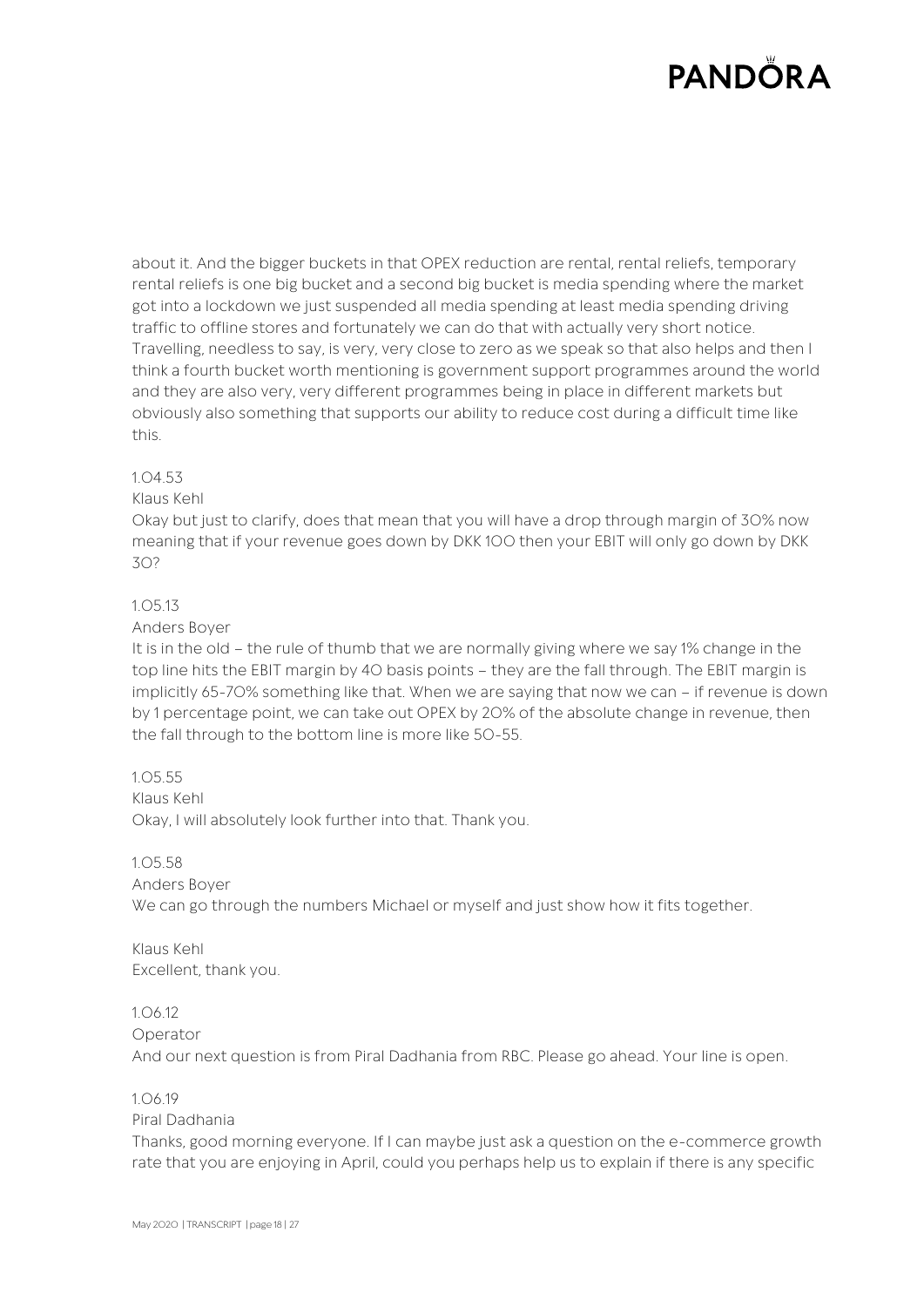factors driving that triple-digit growth? How much of that do you believe will be sustainable versus temporary and within that you know is there anything you would want to call out with respect to the potential demographic mix in terms of new versus existing customers? Are you recruiting new customers during the period of lockdown which would be very encouraging and then just following on from that, you know I think you mentioned that the concept store count is expected to decrease this year for the first time in Pandora's history. Given the lockdown and the strengthened e-commerce, is there a case to be made that you may evaluate the overall store network on the more sort of longer-term structural basis if you are able to capture you know incremental demand online and serve your customers from that channel which I imagine is not an accretive? I am just thinking about the longer-terms store network strategy as well. Thank you very much.

### 1.07.33

#### Alexander Lacik

Hi, so on e-commerce I think the first thing to say is that post the brand relaunch, we have seen increasing growth rates on the e-commerce business so I think we are doing a lot of things right on the back end of this from the tech standpoint as well as the consumer facing a touch point so we know because we have tracked this that consumers are much more satisfied with the experience that we are providing, you know page loads are much quicker which we know drive conversion but also the kind of narrative and the type of product that we sell so all of that will go into the first bucket which was the 30% growth rate we were enjoying in the first three months. Then as shops closed, that 30% became 300% and I think that is purely a shift of people that would normally go into a shop, the shop is closed. Can I find it somewhere else? Yes, I go online. How much of that is going to remain once stores reopen, we can only guess. I have no idea to be honest with you. The interesting fact but it is like based on 7 days of trading is that in Germany, the growth rate on e-com did not slow down when the stores reopened but I am not sure that that is going to sustain itself. It is probably fair to say that a portion of those consumers will find that it was a quite decent experience and they will stay online so you know we are ready to take them wherever they want to shop you know being an omni-channel retailer that is kind of the nature of the game. From an accretion standpoint, whether they buy online or buy in our stores, there is no difference if you would do a vertical P&L and look at the very bottom line when you kind of allocated costs out so that actually does not matter. Of course, there is some margin accretion in our end when people would not buy through a third party and buy through our own channel, but that goes without saying. So there were no funnies, there were no funny activities to drive those types of growth rates. This is you know good business. We see this through the engagement grade. We see that this is propelled both by traffic and conversion rate. I think we are getting an equal split of new versus existing so that does not really – the only data point I have was from January-February where we saw quite a lot of influx of new overall to Pandora but that was kind of split more or less even between on and offline so no major shift there yet.

Then on your question on concept stores so first of all, the reason we are now guiding for a decline is you need to decompose that so on one hand we already had in our base plan that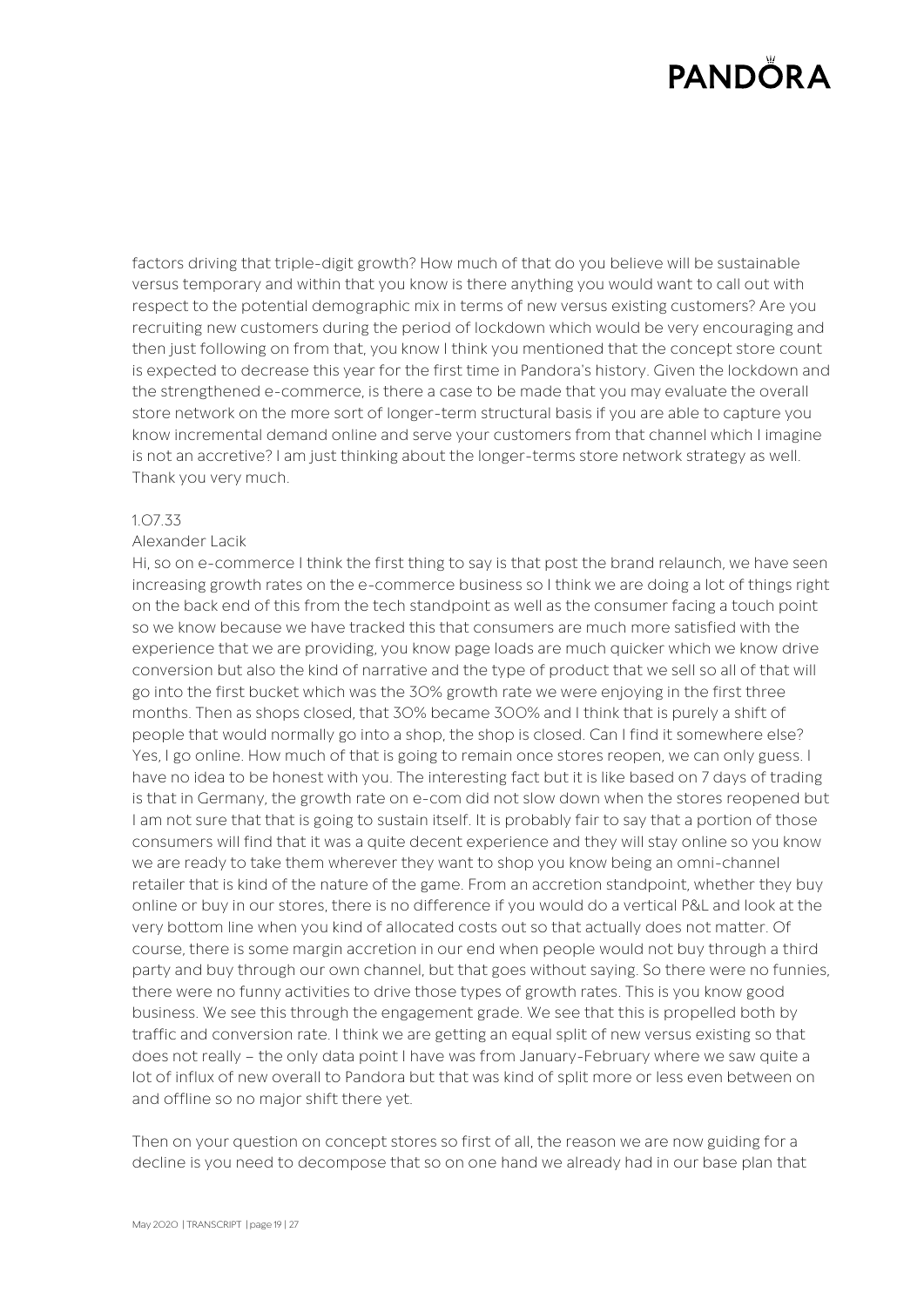we would shut a few stores but on top of that to balance out to a flat which I think we were guiding towards more or less a flat store fleet or space this year was because we anticipated actually building more stores in Latham and in China. Those two we have postponed which is probably not going to happen in this year given the kind of uncertainties around COVID so that is why you get a net negative on the square metres let us say so it is not that we have decided to close more stores because of COVID. We haven't got into that place yet. And then the speculation of will we be shutting stores because we have moved that traffic to e-com is way too early to say. We can make some models but frankly speaking, if things go back to normal as it were in the next month or two, then I don't anticipate any change of the structure. If this lockdown continues for another couple of months and even in the worst case comes back in Q4, yes of course we will have to look at it but then we know more. Let us not forget that we are, what, 6 weeks into the European and US lockdown as it were whereas in China, we are a little bit past that point so I am sure we will come back on this point when we have a better view. That would be my thinking today.

1.12.19 Piral Dadhania All right. Thank you.

1.12.24

Operator

And our next question is from Magnus Jensen from SEB. Please go ahead, your line is open.

### Magnus Jensen

Hi this is Magnus again. Just two very quick questions from my side. You reduce restructuring costs with around DKK 300 million. Are they postponed to next year then or are they just not going to happen? And the second one is, could you say what the like-for-like on charms was in January and February? That is my question. Thank you.

### 1.12.52

Anders Boyer

Hi Magnus, it is Anders here on the first question on the restructuring costs. I think you should see that change as a permanent change so we don't see for any sort of big practical purposes Programme NOW extending into next year so it is a real reduction.

### 1.13.16

#### Alexander Lacik

Yeah, Magnus and on your second question. For January/February we were slightly positive on charms and bracelets. So I will leave it at that.

Magnus Jensen That is very clear. Thank you guys.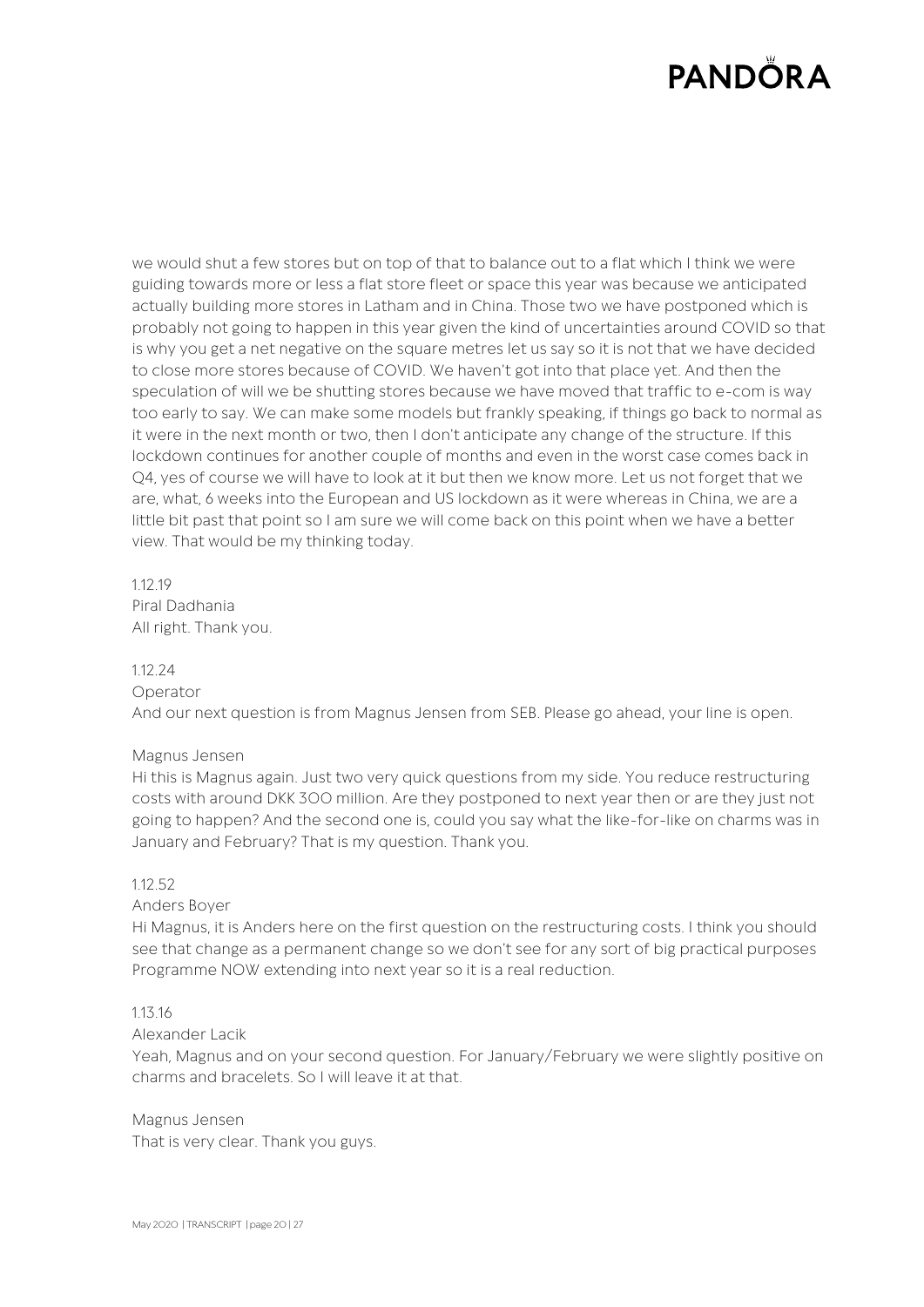#### 1.13.35 Operator

Our next question is from Antoine Belge from HSBC. Please go ahead, your line is open.

# Antoine Belge

Yeah hi, it is Antoine Belge at HSBC. Two questions. Actually, one is a follow-up on the previous one so on the 1 billion restructuring now what was the split between gross margin and OPEX? And the second question relates to the improvement that you saw in the first two months of the year and can you name maybe a few brand attributes that you know you have improved and of those improvements, which ones do you think are going to stick when stores do reopen? Thank you.

# 1.14.23

On the – Antoine, it is Anders, on the first question for the quarter, DKK 86 million kroner of the 435 restructuring costs were sitting in gross profit and the remaining in OPEX so DKK 86 of 435 was COGS.

## 1.14.54

### Alexander Lacik

Yeah, hi, on your second question I mean as I mentioned in the presentation, the things we keep a close eye on is traffic, conversion rate, which are kind of outcome measures, but then we also look at the unaided brand in ad recall and also then Google search so those are the kind of let us say 5 metrics that we keep a close eye on and that is also the type of stuff that we share with you in those calls because that you know since the brand relaunch, these metrics have all been moving in the right direction so it seems like what we are showing to consumers stick and we are able to repeat that over time you know since September of last year so that would be how I would view that question.

### 1.15.48

# Antoine Belge

Yes, maybe just on this, in terms of the price positioning of the brand and so the ability of the brand to sell new products beyond charms are you noticing anything interesting there?

### 1.16.06

### Alexander Lacik

What I have said is in order to stabilise Pandora, we needed to get the focus squarely back on charms and bracelets because that is 70% of our model, if I don't have this under wraps then frankly it does not matter if I sell a couple of rings left, right and centre so the focus has been very, very pointed on charms and bracelets so far and that seems to now be yielding so when we have put a couple of more quarters under the belt you know we ensure that this is a sustainable track then we are looking into of course we are already looking into the other ones, but I am not allowing them on the table yet because that will just distract us so I need to have the core firing very hard before we enter into other adventures.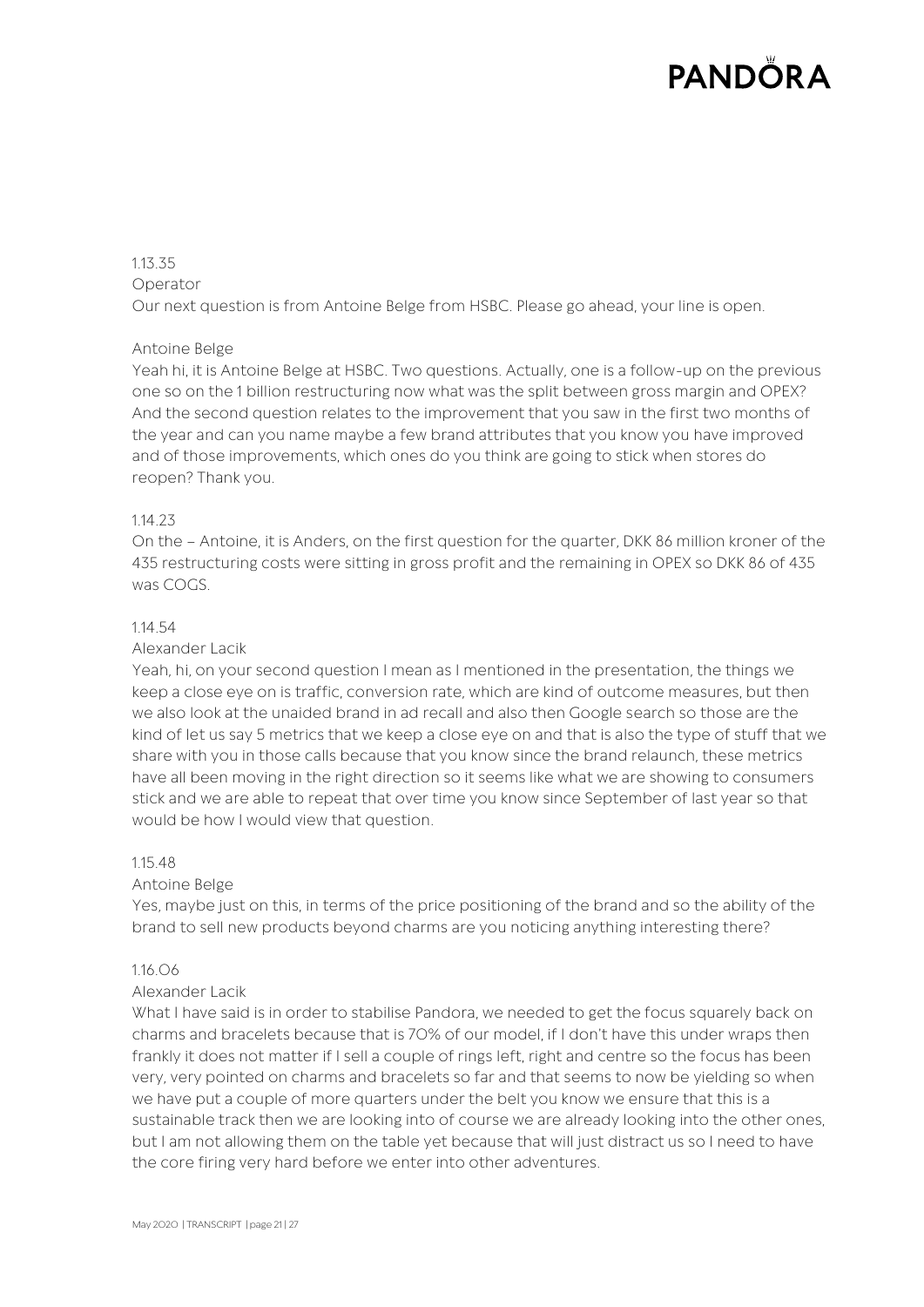## 1.16.58

I am sorry to come back on this split between COGS and OPEX I mean that is what actually took 1 billion for the year rather than for the first quarter.

### 1.17.13

#### Anders Boyer

For the full year, the split will still be that OPEX is by far the majority of the 1 billion and probably even more skewed towards OPEX for the remaining part of the year so an even smaller COGS part for the second, third and fourth quarters.

### 1.17.34

Antoine Belge Thank you very much.

#### 1.17.40

#### Operator

Our next question is from Louise Singlehurst from Goldman Sachs. Please go ahead, your line is open.

### 1.17.46

### Louise Singlehurst

Hi Alexander and Anders. Thank you very much for the clear commentary so far. Just a quick one from me in terms of going back again about the inventory and how the dialogue between obviously your teams and the third-party retailers how that is changing in the current circumstances and just in terms of you know additional help that you will need to provide to the retailers about any payables, any slow-moving stocks to take back and you have done a lot of work over the past 12-18 months to remove some of the slow-moving stock out of the channel so that should be a lot cleaner. Could you tell us a little flavour about the current environment and the dialogue that you are having with third parties to reduce the risk of further discounting? Thank you.

### 1.18.29

### Alexander Lacik

Well, I think you know we did clean up a lot of the inventory last year to say the least and we spent DKK 6-700 million on that so not just the quantity but also the quality of their inventories and I mentioned earlier on in the call we tried to rebalance not only focusing on new but actually trying to drive our top sellers harder which means that you get an inventory which is fresher and can sustain itself a little bit longer and that is very important as you go into this. Of course they are not placing any orders as we speak so we don't think that neither our own stores nor franchise partners you know at a global view are overstocked at this point in time. I think where the question mark will come up is as we kind of eventually get out of this crisis there is no doubt that a lot of people out there are going to be a little bit cash strapped. That is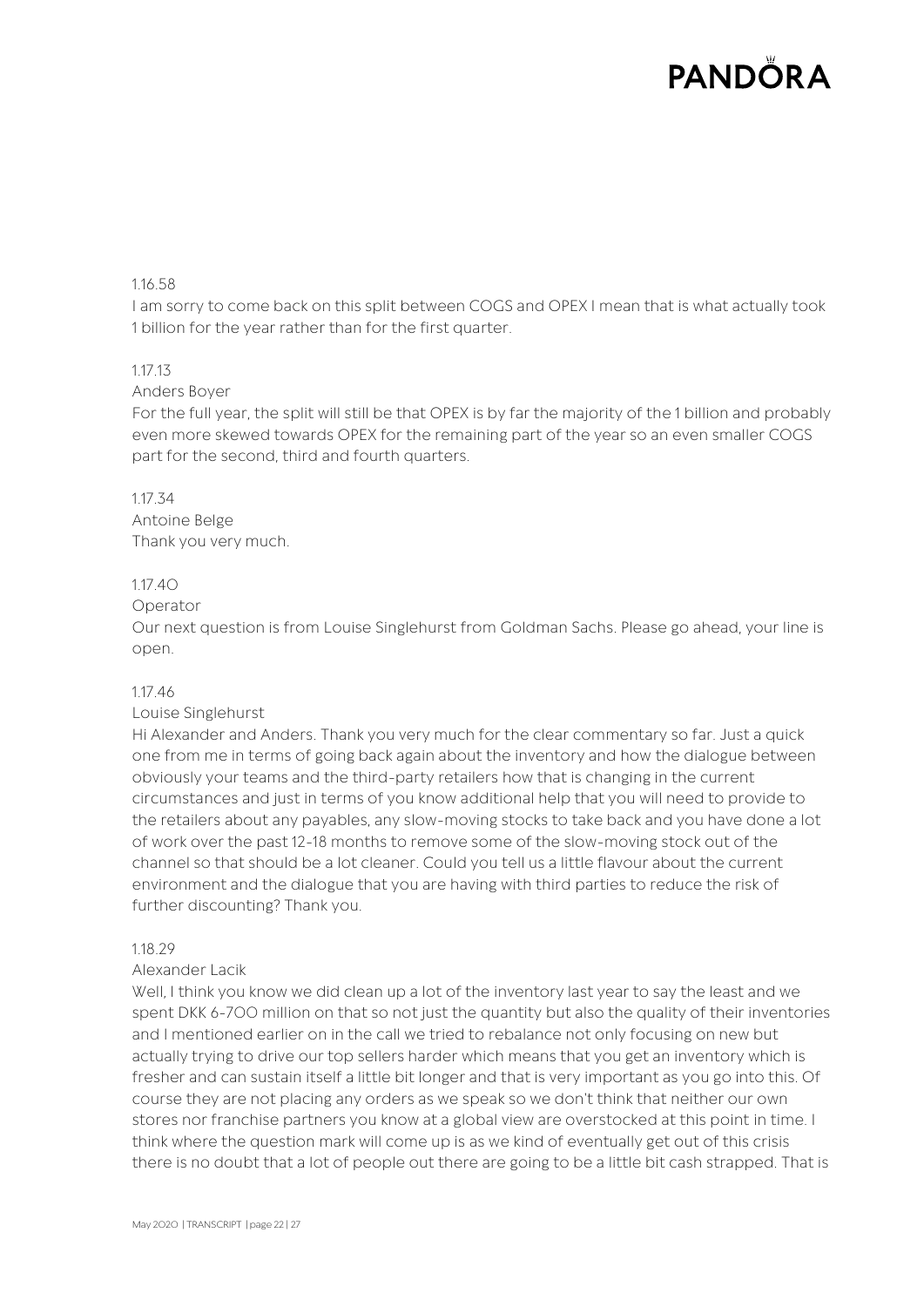the expectation we have. And of course then that is going to manifest itself into conversations around them being able to buy the new innovation or new products that we are going to bring on the market. Before we open up our wallet, we are going to ensure that they exhaust all the funding facilities that they have available to themselves because of course we are not a banking facility as you very well know. We are interested in protecting the joint business that we have with them but we will have to make sure that they have exhausted all opportunities before we entertain any conversation on terms or things like that. You know, they are free standing businesses, that is the whole idea of having a franchise partnership so, but you know, that is probably where we get to that. Those conversations are not very sharp at this point in time because we are all kind of still in a lockdown mode so I am sure that over the next quarter as things start to reopen, that we will engage in those conversations. Now we have been having some dialogue with a few of our partners in terms of how we prepare ourselves for the comeback and ideas on how we can kind of drive this engine commercially so those are kind of more let us call it leaning-in type of conversations versus just having the financial conversation but that one will come, there is no doubt in my mind.

# 1.20.58 Louise Singlehurst Great. Thank you.

### 1.21.02

### Operator

And our next question is from Chiara Battistini from J.P. Morgan. Please go ahead, your line is open.

### 1.21.09

### Chiara Battistini

Hello, hi, sorry, a very quick one, a follow-up. I saw you noted in the press release that you have not applied for government subsidies that will lead to any restrictions on the cash returns but on the presentation, you actually mention that you applied for support on the government packages. So I was just wondering if you could clarify the difference between the two statements, please. Thank you.

### 1.21.39

### Anders Boyer

We have definitely applied for government subsidies around the world but the comment was about that where the restrictions come up would be if you apply for the government programmes in Denmark being company based in Denmark or listed in Denmark and there we have not yet applied for government support. And there was a dividend restriction under the Danish government support schemes only applies if you are getting support above a certain level of your cost.

### Chiara Battistini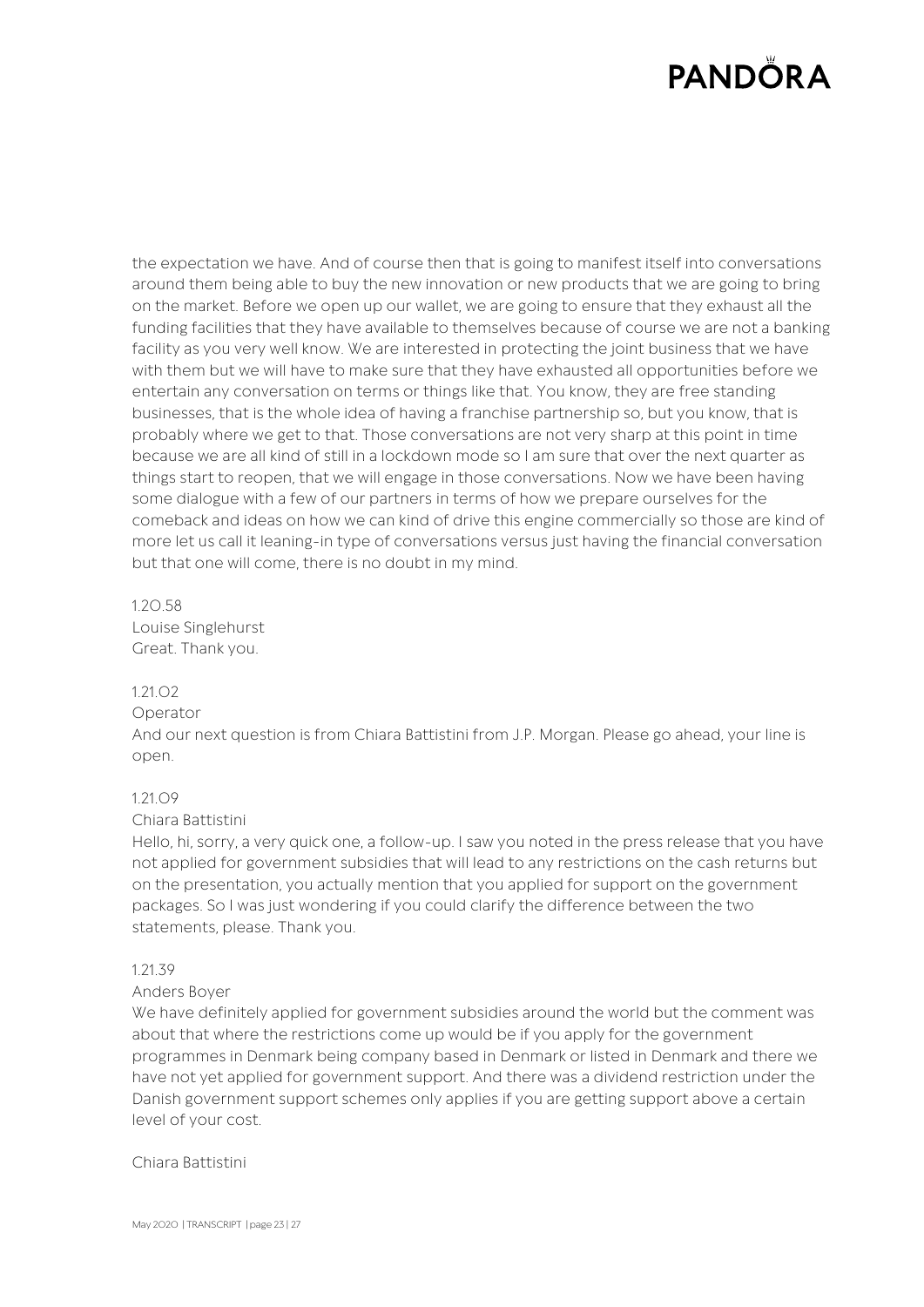So that is basically a regional difference so the only country where you have not applied is Denmark? So you have applied for example in France and Germany.

### 1.22.26

#### Anders Boyer

Yes in France and Germany I know and I think we have applied in most countries around the world. I know of quite many of them but obviously at least from a retail perspective our activity in Denmark is very, very minimal.

Yeah just recall that we have 8 shops or stores in Denmark so the government support that we could apply for here is less relevant.

### Chiara Battistini

Wonderful, thank you very much for this clarification.

#### 1.22.58

#### Operator

And our next question is from Poul Jessen from Danske Bank. Please go ahead, your line is open.

#### 1.23.04

#### Poul Jessen

Yes thank you. Thank you for taking the question. Just a follow-up on the social distancing. If we look into the fourth quarter where a large part of revenue is coming from December and you have rather small shops, do you believe that there will be some kind of a capacity limitation on your Christmas sales if we assume that we will continue to have about 1-2 metres between each other in the store? Thank you.

#### 1.23.36

#### Alexander Lacik

This is a brilliant question because you do the math. Average store size and put some furniture in there and you fill up these stores very quickly and would kind of be in breach of either social distancing rules so we actually have a task force that is already working on finding solutions which could be technology based, which could be retail based and a mixture of the two and hopefully we have what we call an MVP to use agile language a Minimal Viable Product in the next 30 days that we can actually test so that is one aspect. The other one is to try to think through the trading line up and see if one can kind of sequence things differently from when this was not a restriction so yes, this is a topic that is occupying our minds a lot. We already see a capacity conversation happening on e-commerce because right now we went into the year saying you know we were internally arguing with ourselves and the countries you know should it be 10% growth in the budget or 30% growth which David, our global lead on e-commerce was kind of talking, and the country was saying that was impossible so then we kind of settled for somewhere in the middle but now are talking something that 10x that so you can imagine what that means for the supply chain and for the people at the packing lines etc. etc. So that is part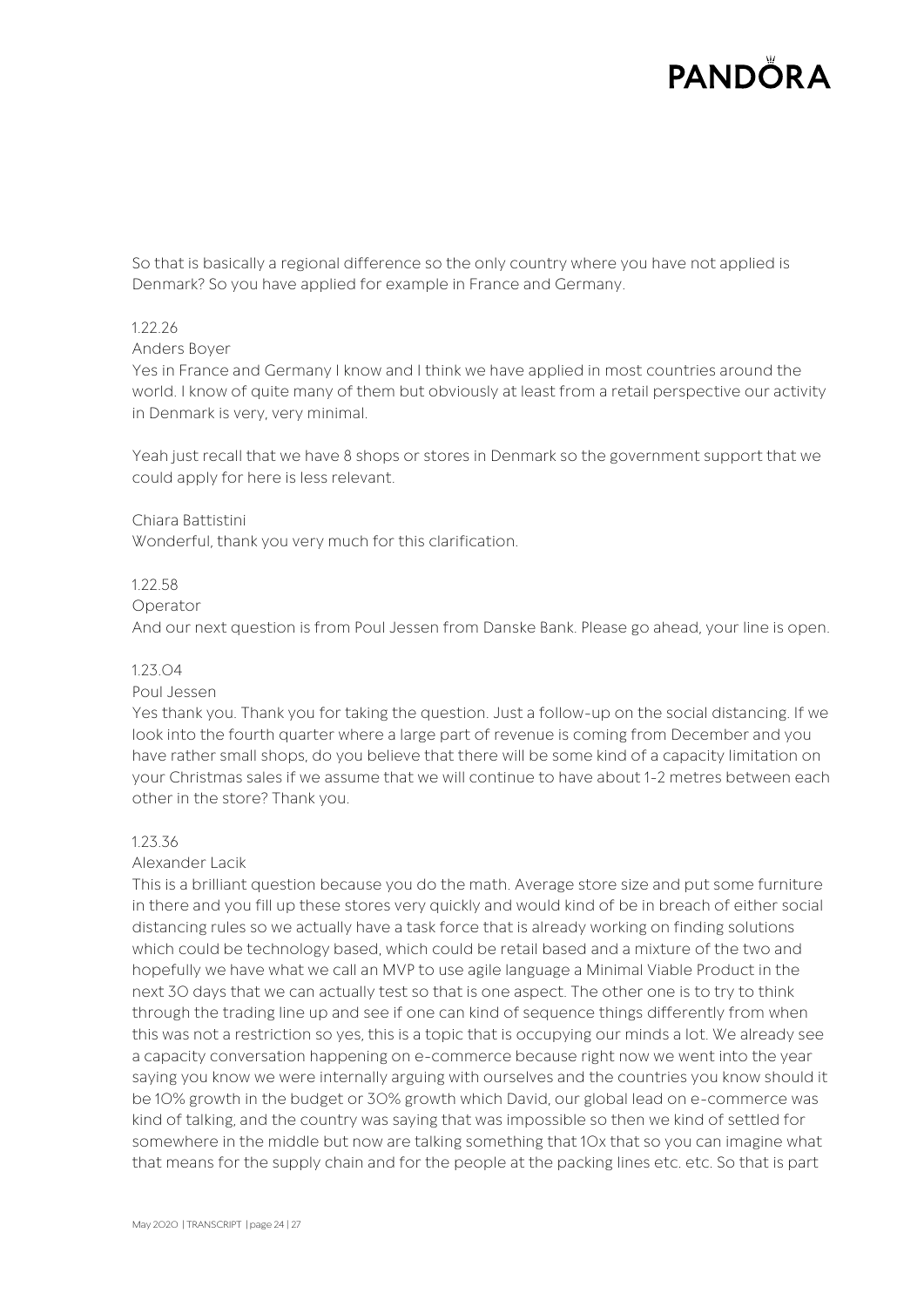of the scenario planning not only for Mother's Day where we have a temporary solve in place but importantly also for Q4 because already last year we saw big spikes putting pressure on the supply chain from Black Friday and onwards so definitely this is where retail is going to be challenged. And this is not just for Pandora. I think it is true for many people. In the US, we are playing with things like you know you have this click and collect facility but actually there we have gone one step further and you do curb side delivery. So you place your order and you turn up with your car and somebody delivers it to you in the car so we are playing with lots and lots of interesting things in this space.

#### 1.25.54

#### Poul Jessen

But do you believe that if you get a normal quarter and that means not a second phase in infections that a normal quarter would be lower than last year because you don't have the capacity in store?

#### 1.26.09

#### Alexander Lacik

I can't answer the question now. I need to see what type of solution we can bring. If I don't change any of my behaviour from last year. Yes there will be an impact. But I am obviously not taking that as a solution so that is why we are working through this.

1.26.26 Poul Jessen Okay, thank you.

### 1.26.31

#### Operator

And our next question is from Omar Saad from Evercore ISI. Please go ahead, your line is open.

#### 1.26.38

#### Omar Saad

Thanks for taking my questions. I have three questions. The first one: Do you have any insight you can share in terms of the store opening cadence? We know China, Germany is open but any thoughts in terms of the rest of Europe, North America. Do you expect the rest of your stores and partner stores generally to mostly be open by the end of the second quarter? That is my first question. The second question, obviously, inventory remains very clean. I am curious how you are managing your factories and your production and your higher managing of fixed costs with volumes down and then the last question any specific comment around some of your new product lines Pandora Me, and Harry Potter was big, Pandora O, Valentine's Day, any kind of comments you know, pre-COVID comments on those trends? Thank you.

1.27.34 Alexander Lacik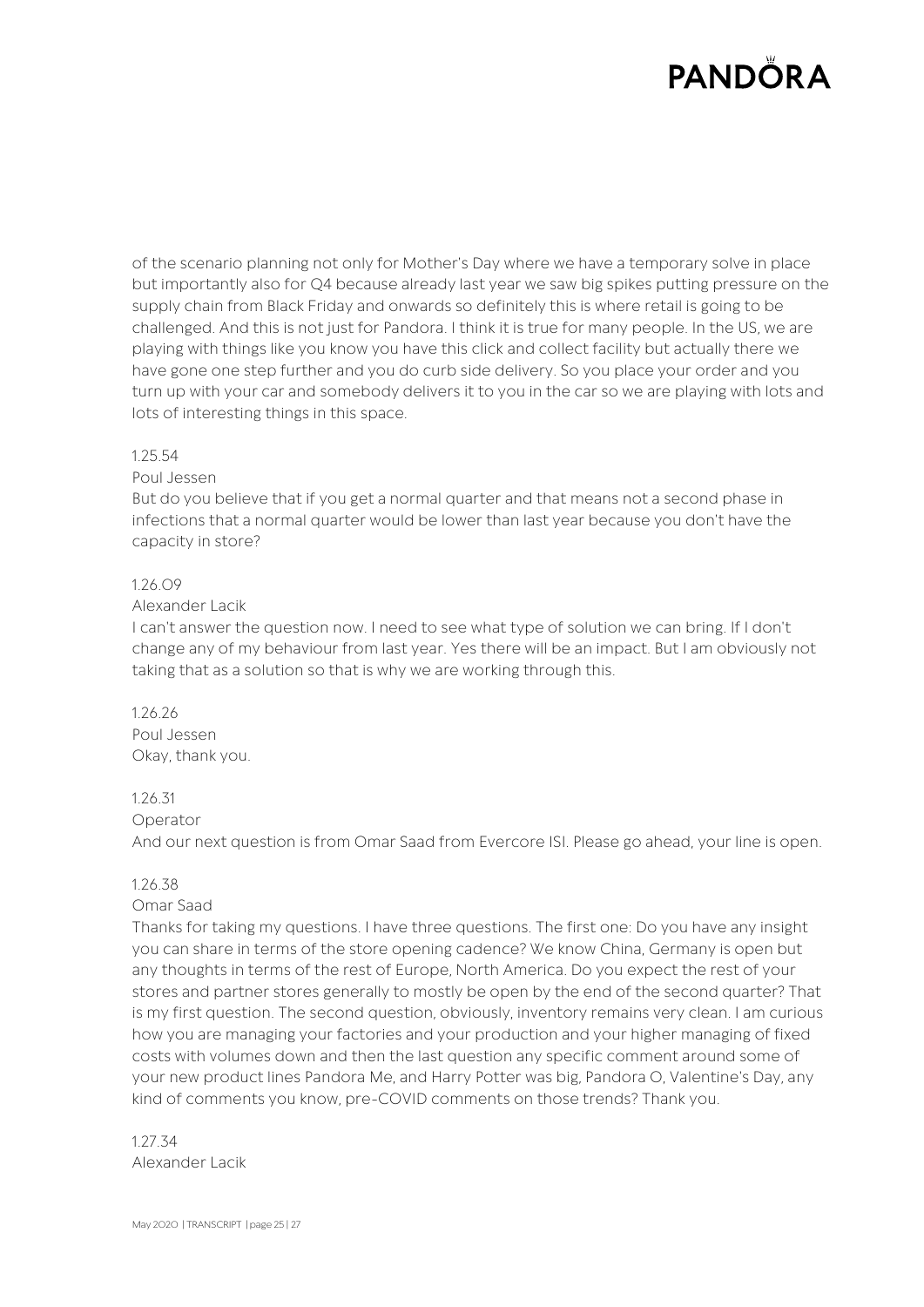Hi so on the store cadence, we follow the very simple rules from the beginning of this crisis and that is that we follow the guidance from the local authorities. We don't jump the gun because that somehow would suggest that we know more than the authorities do and we clearly don't I mean we sell jewellery that is what we are good at so I mean you can read the news to figure out how retail in general is viewed by the governments. I would say continental Europe what we know so far is that we should expect that there is going to be a staggered opening approach throughout I think May and June. US, it depends on which tweet I read from Mr Trump. I don't know what to believe so I would say that – and they seem to be entering the situation a little bit later than continental Europe if again we are to believe what has been reported so I would say that US probably is one step behind. UK, we just heard this morning that they are looking to start to reopen the market. That was a surprise to me. I thought they would have been waiting a little bit longer because they were also later out of the gates in terms of this so if I had had to make a broad statement, I would say Q2 you would see staggered reopening and as we get into Q3, probably most of retail should be open but you know ask me in a week's time and I may have a different opinion because authorities have changed their minds, so that was your first question.

In terms of managing inventories in the factories so when the crisis hit, I mean our main concern was what if Thailand shuts because all of our production comes out of Thailand so we actually cranked up the output from our factories in Thailand and then shipped it straight out of Thailand so we weren't kind of having any finished goods inventory in Thailand. I wanted to get that away from Thailand and into the DCs and into the stores around the globe so in case we would be facing some kind of a disturbance there, we would not be affected and you know we hold as I mentioned earlier on in the call something like 25 weeks of coverage in a normal demand curve, right now demand is lower than that so likely our weeks of coverage are a little bit higher.

In terms of the capacity management, of course we have put a forecast in place and we are adjusting our capacity based on that forecast and then you asked on some of the new product lines, so we had you know a very strong start of both Pandora Me and Harry Potter. They have continued very strongly into January-February. We then launched birth stone rings and in particular in the US and in the UK where this concept is strong in the mind of the consumer. They have done really well. What else? And then the collection on Valentine's Day was also very, very strong. Now bear in mind that last year I think was a car crash. That was terrible. So I am not sure that the base line is totally representative but in terms of the sale through rates that we had it did meet the objective so actually I had my core doing really well based on the insights we kind of gleaned last year and now we also have a couple of strong initiatives on top and this becomes a really nice mix when you run a business that your core is healthy and then you put new on top and that is how a growth model should look like whereas in the past we unfortunately misfired on both. So that is probably what I have for you today.

1.31.21 Omar Saad